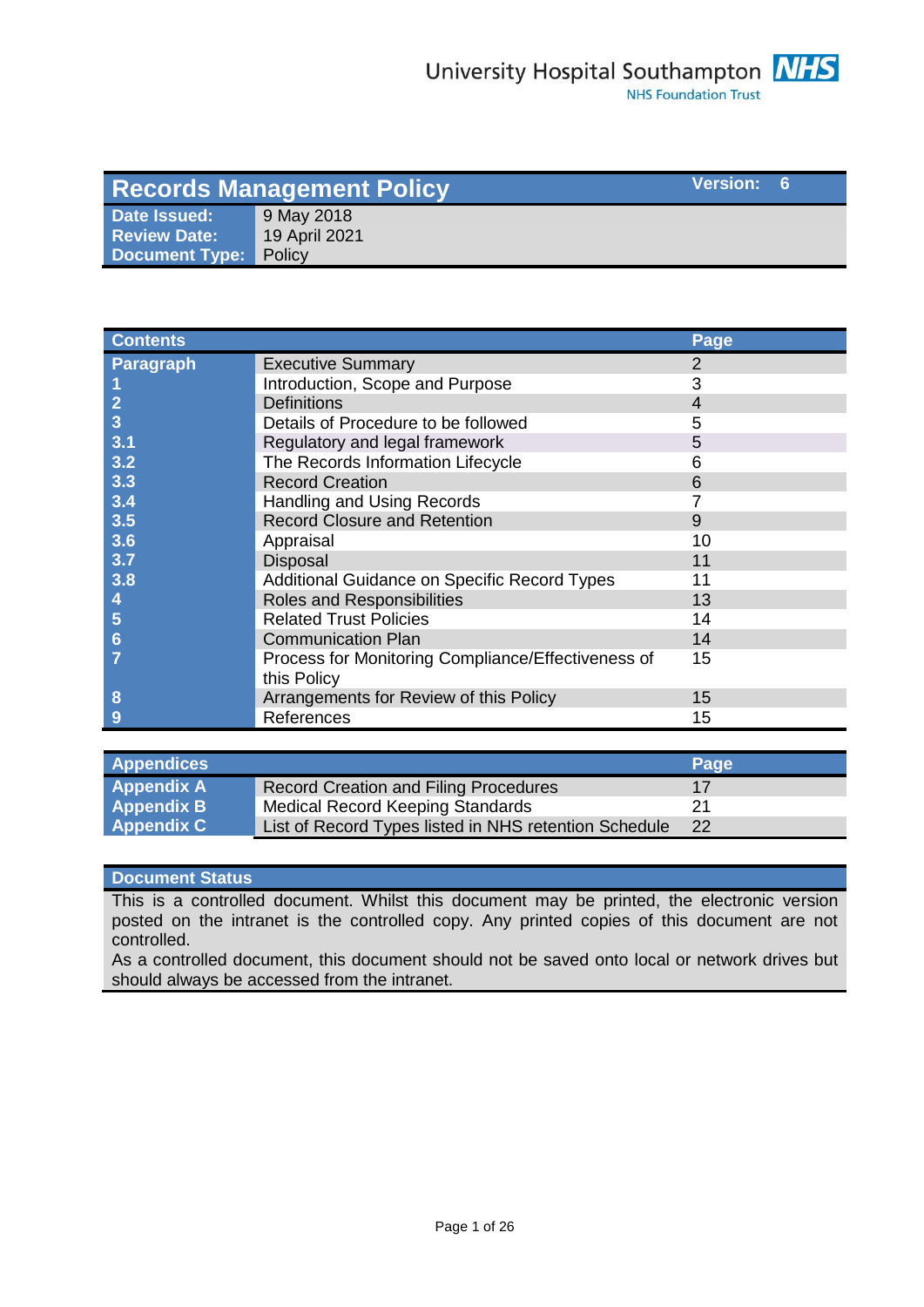# **Executive Summary**

- 1. There is a need to manage Trust records efficiently and effectively to support day to day operational and business activity and meet certain legal requirements. As we create and collect increasing amounts of information about our patients, staff and business activities it is vital that are able to organise, securely store and retrieve this information when required.
- 2. As we manage the incremental change from traditional/paper based record keeping to electronic/ digital systems we encounter new challenges, however the key principles of records management outlined in this policy continue to apply to these new storage mediums. Where different or additional guidance is required this is provided.
- 3. This policy is structured to provide staff with guidance on managing records through their life cycle from creation to disposal. Adherence to this guidance will support all aspects of Trust business and help the Trust comply with its duties as a public body subject to the Public Records Act (1958) and the Freedom of information Act (2000).
- 4. The Records/Information Life Cycle describes a regime designed to ensure information is managed from the point that it is created to the point that it either destroyed or permanently preserved as being of historical or research interest. The cycle is illustrated in this diagram:



- 5. In summary this policy:
	- Defines duties and responsibilities in regard to records management in the Trust
	- Outlines the key legal obligations and statutory provisions that apply to records created and used within the Trust
	- Provides a procedural Framework with guidance to encourage best practice in records management within the Trust
	- Describes the 'Information Life Cycle' and highlight best practice to be followed at each stage of the cycle from creation to disposal.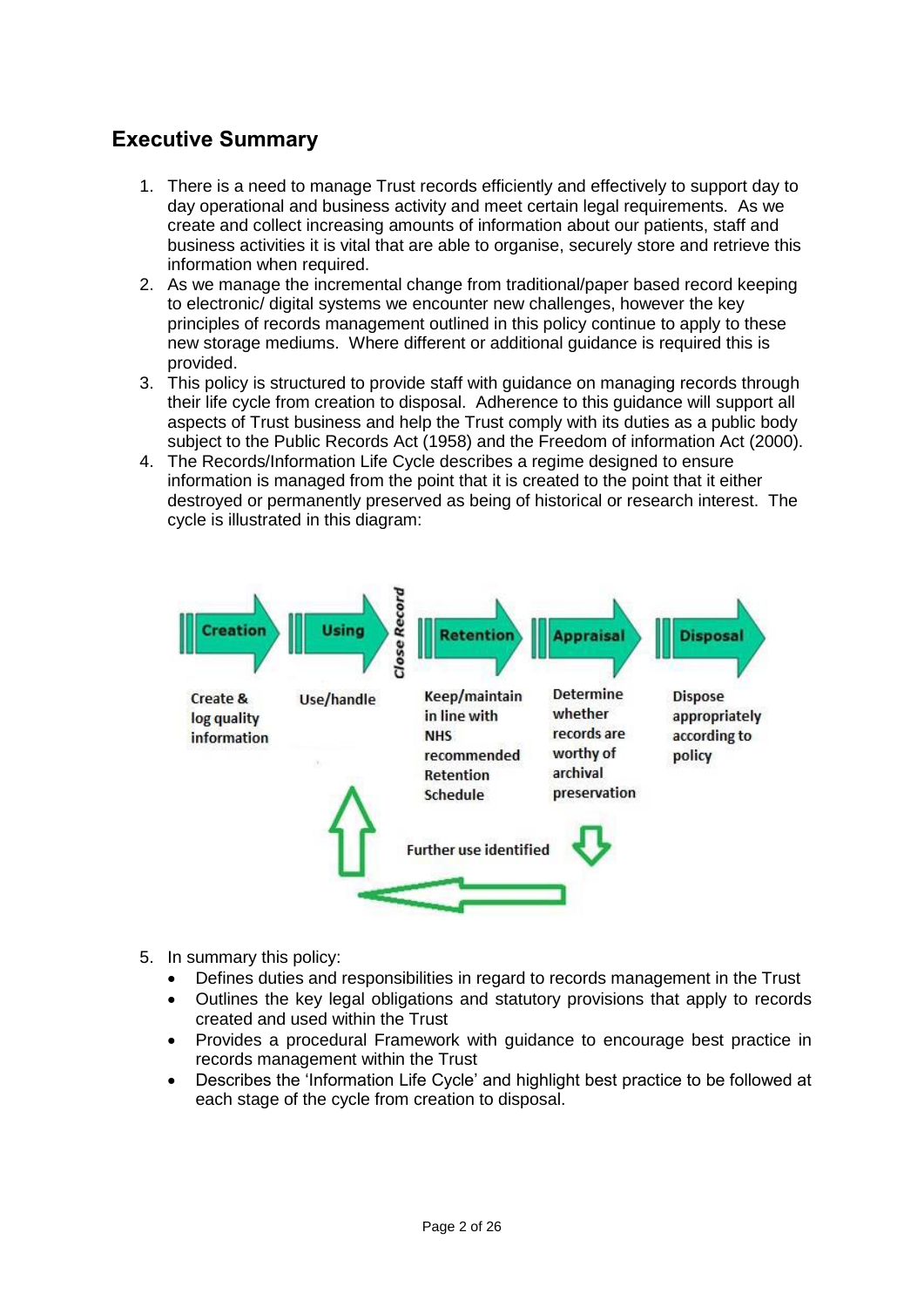## **1. Introduction, Scope and Purpose**

#### 1.1 Introduction

- 1.1.1 Records Management is the process by which an organisation manages all the aspects of records whether internally or externally generated and in any format or media type, from their creation, all the way through to their lifecycle to their eventual disposal
- 1.1.2 The Trust's records are its corporate memory, providing evidence of actions and decisions and representing a vital asset to support daily functions and operations. Records support policy formation and managerial decision-making, protect the interests of the Trust and the rights of patients, staff and members of the public. They support consistency, continuity, efficiency and productivity and help deliver services in consistent and equitable ways.
- 1.1.3 Adherence to the guidance provided in this Policy will provide the Trust with a number of benefits including:
	- better use of physical and server space;
	- better use of staff time;
	- improved control of valuable information resources;
	- compliance with legislation and standards; and
	- reduced costs.
- 1.1.4 This document sets out a framework within which Trust records can be managed and controlled effectively, and at best value, commensurate with legal, operational and information needs.

#### 1.2 Scope

- 1.2.1 This policy applies to Trust records held in any format including:
	- Paper
	- Photographs slides and other images
	- Microform microfich and microfilm
	- Audio and video tapes, cassettes CD ROM etc
	- Computerised records
	- Scanned records
	- Text messages and social media
	- Websites and intranet sites that provide key information to patients
- 1.2.2 The majority of Trust members of staff will create records during the course of their day to day activity. Aspects of this policy will therefore apply to most members of staff, with specific responsibilities applying to department heads and managers for the management of local records created stored or held in their areas of responsibility.
- 1.2.3 At the time of publication of this policy preparations are being made to ensure the Trusts compliance with the implementation of the European Union General Data Protection Regulation (GDPR) in May 2018. To date no direct impact on the records procedures outlined in this policy has been identified as a consequence of the introduction of GDPR. As these preparations progress any identified changes required to records management policy and procedure will be made.
- 1.2.4 The Trust is also in the process of changing to a digital format of medical record recording and storage using the Onbase Electronic Document Management System (eDMS). An incremental roll out of the system to care groups has started but is at an early stage.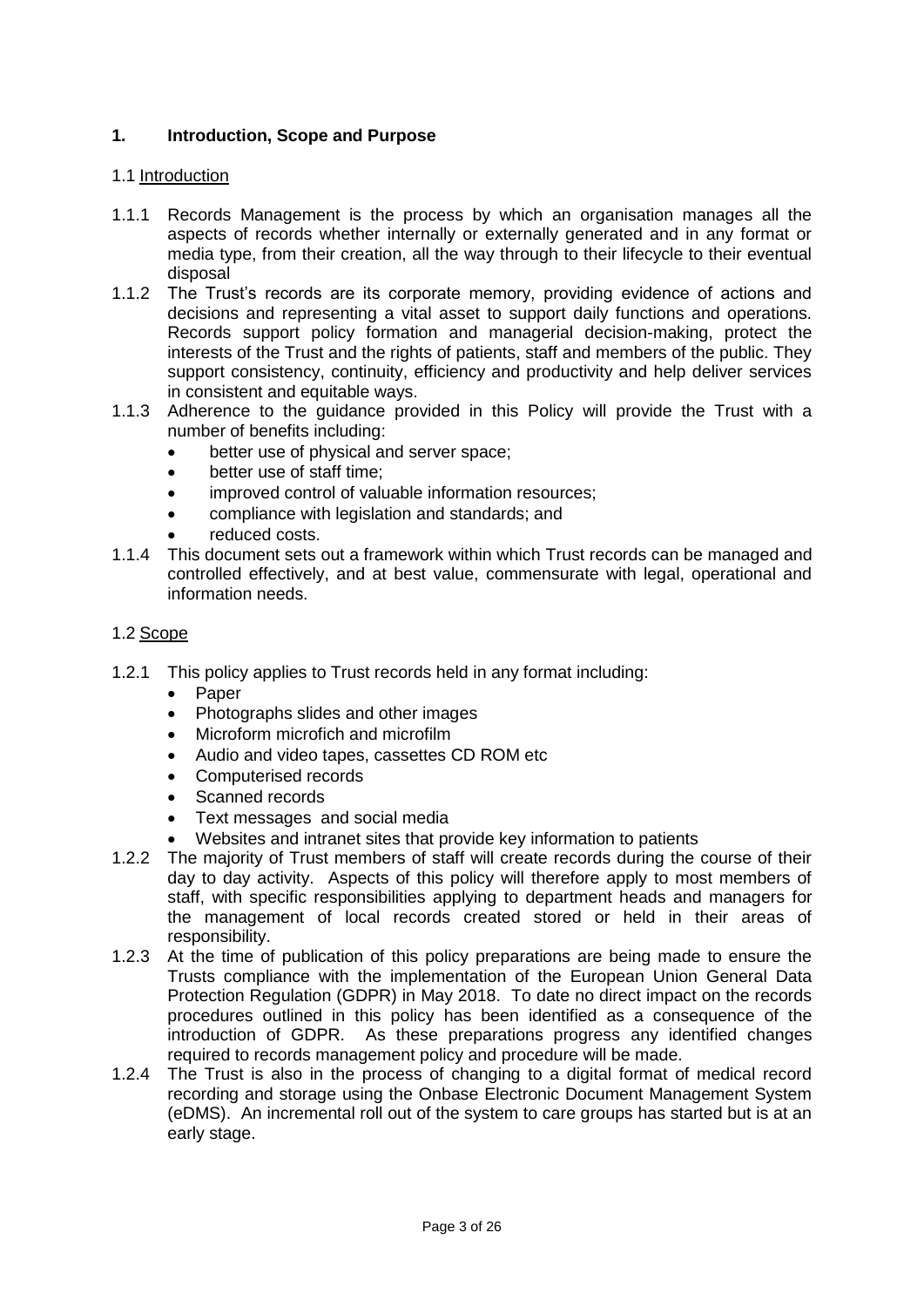- 1.2.5 This policy makes an occasional reference to this significant change and the key principles for records management outlined in this policy (storage, retention etc) still apply to the records created and stored in Onbase.
- 1.2.6 As the incremental roll out of Onbase eDMS progresses and operational procedures are finalized this policy will be reviewed and the need for changes to be made or additional operational policies and procedures to be published will be agreed and implemented.

## 1.3 Purpose

- 1.3.1 The purpose of this policy is to:
	- Define duties and responsibilities in regard to records management in the Trust
	- Outline the key legal obligations and statutory provisions that apply to records created and used within the Trust
	- Provide a procedural Framework with guidance to encourage best practice in records management within the Trust
	- Describe the 'Information Life Cycle' and highlight best practice to be followed at each stage of the cycle from creation to disposal.

# **2. Definitions**

| <b>Term</b>                                        | <b>Meaning Applied in this Policy</b>                                                                                                                                                                                                                                                                                                              |
|----------------------------------------------------|----------------------------------------------------------------------------------------------------------------------------------------------------------------------------------------------------------------------------------------------------------------------------------------------------------------------------------------------------|
|                                                    |                                                                                                                                                                                                                                                                                                                                                    |
| Records Management                                 | A set of activities required for systematically controlling the creation,<br>distribution, use, maintenance, and disposition of recorded<br>information maintained as evidence of business activities and<br>transactions.                                                                                                                         |
| Record                                             | Information created, received and maintained as evidence and<br>information by an organisation and person, in pursuance of legal<br>obligations or in the transaction of business. (ISO Standard 15489-<br>$1:2016$ ).                                                                                                                             |
| <b>Regulation (GDPR)</b>                           | General Data Protection European Union Directive which will replace the Data Protection Act<br>(1998) in UK law, enforceable from $25th$ May 2018. Designed to<br>harmonise data protection regulation across the European Union.                                                                                                                  |
| Electronic Document<br>Management System<br>(eDMS) | A software program/system that manages the creation, storage and<br>control of documents electronically.                                                                                                                                                                                                                                           |
| Information Life Cycle                             | A term that describes a controlled regime in which information is<br>managed from the point that it is created to the point that it either<br>destroyed or permanently preserved as being of historical or<br>research interest.                                                                                                                   |
| Public Authority                                   | An organisation within the categories listed in Schedule 1 to the<br>Freedom of information Act defined as 'a body that appears to be<br>exercising functions of a public nature or who are providing, under<br>contract with a public authority, any service whose provision is a<br>function of that authority. The Trust is a Public Authority. |
| Metadata                                           | Data that describes information about other data. e.g. author and<br>creation date of a record are elements of its metadata.                                                                                                                                                                                                                       |
| <b>Record Classification</b><br>Scheme             | Means by which a record keeping system arranges or organises<br>records to enable appropriate management controls to be applied<br>and support accurate retrieval of information. e.g. a filing index.                                                                                                                                             |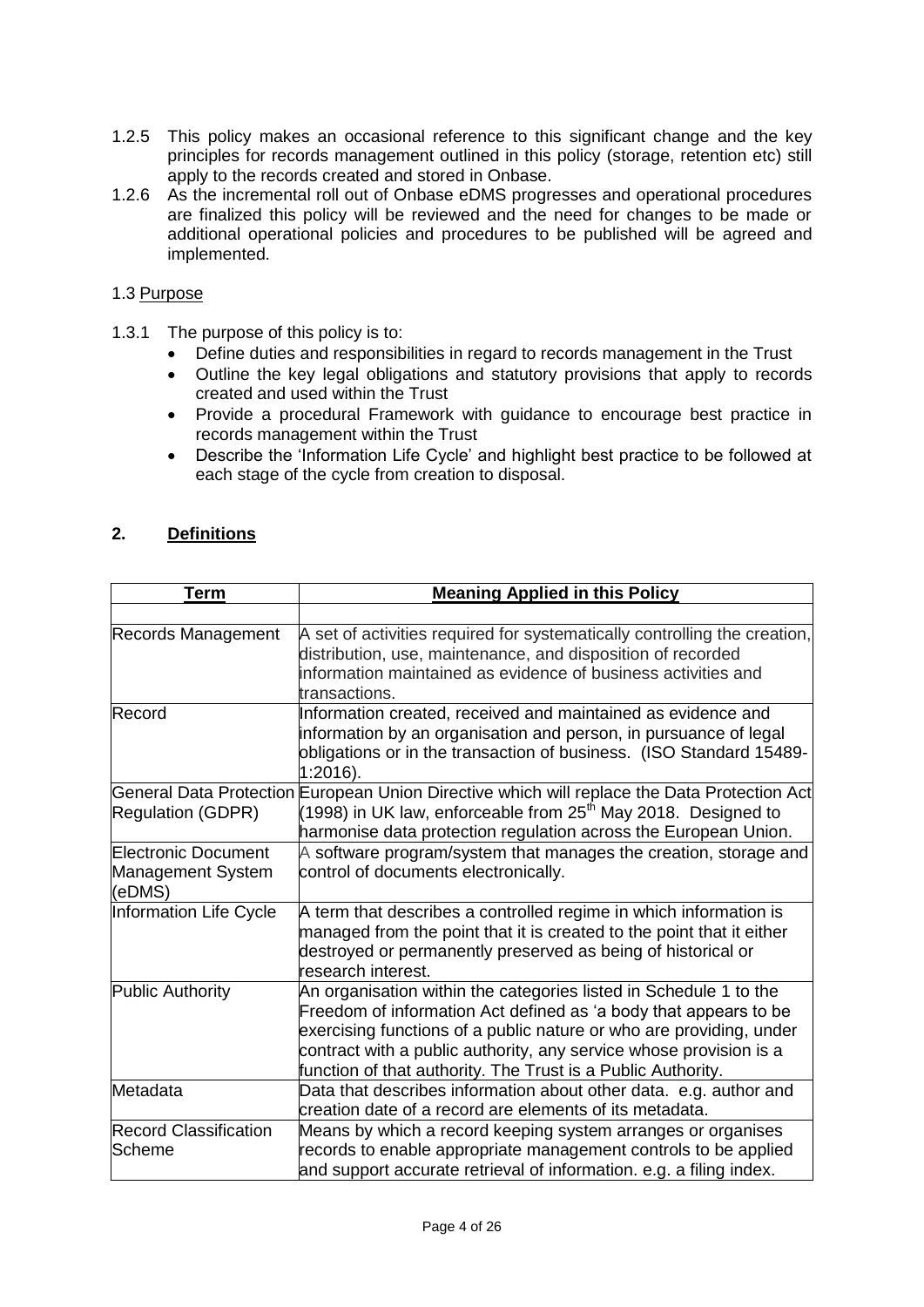| Public Records                         | Administrative and departmental records belonging to Her Majesty,<br>in the UK or elsewhere, in right of Her Majesty's Government, and<br>in particular records of or held in any government department and<br>records of offices, commissions or other bodies under HMG in the<br>UK. (Public Records Act 1958). All Trust records are public<br>records subject to the Public Records Act (1958) |
|----------------------------------------|----------------------------------------------------------------------------------------------------------------------------------------------------------------------------------------------------------------------------------------------------------------------------------------------------------------------------------------------------------------------------------------------------|
| Data Subjects                          | An individual who is the subject of personal data.                                                                                                                                                                                                                                                                                                                                                 |
| <b>Patient Administration</b>          | Electronic system used to hold non clinical details about Trust                                                                                                                                                                                                                                                                                                                                    |
| System (PAS)                           | patients (demographics, GP details, contacts etc).                                                                                                                                                                                                                                                                                                                                                 |
| <b>Electronic Clinical</b>             | A module of the Trust PAS used to record the movement of patient                                                                                                                                                                                                                                                                                                                                   |
|                                        | Record Tracking (eCRT) Health Record Folders within UHS and partner organisations.                                                                                                                                                                                                                                                                                                                 |
| <b>Record closure</b>                  | The process followed to make a record inactive when it has ceased<br>to be in active use other than for reference purposes.                                                                                                                                                                                                                                                                        |
| <b>Record retention</b>                | The process of keeping a record for a period of time for                                                                                                                                                                                                                                                                                                                                           |
|                                        | administrative, legal, fiscal, historical, or other purposes.                                                                                                                                                                                                                                                                                                                                      |
| Record appraisal                       | The process of deciding what to do with a record when the<br>business use has ceased. The outcome of record appraisal will be<br>either: destroy/delete, retain for a further period or transfer to a<br>Place of Deposit.                                                                                                                                                                         |
| <b>The National Archives</b>           | A non-ministerial department, and the official archive and publisher                                                                                                                                                                                                                                                                                                                               |
| (TNA)                                  | for the UK Government, and for England and Wales. TNA                                                                                                                                                                                                                                                                                                                                              |
|                                        | publishes advice and guidance on information and records<br>management.                                                                                                                                                                                                                                                                                                                            |
| Place of Deposit (POD)                 | Record Archive storage location appointed by the Secretary of<br>State for Culture Media and Sport. Usually a public archive service                                                                                                                                                                                                                                                               |
|                                        | provided by a Local Authority.                                                                                                                                                                                                                                                                                                                                                                     |
| Corporate Records                      | Records of business processes such as accounting, procurement,<br>staff management and estates maintenance. In NHS organisations<br>this term covers all records that are not patient/care records.                                                                                                                                                                                                |
|                                        | Permanent preservation A process followed to place a record in an archive storage location<br>allowing public access to records of historical administrative or local<br>importance.                                                                                                                                                                                                               |
| <b>Record Disposal</b>                 | The destruction, deletion or transfer for permanent preservation of a<br>closed record                                                                                                                                                                                                                                                                                                             |
|                                        | British Standard 10008- The British Standard that outlines best practice for the                                                                                                                                                                                                                                                                                                                   |
| 2014 Evidential Weight                 | implementation and operation of electronic information                                                                                                                                                                                                                                                                                                                                             |
| and Legal Admissibility                | management systems, including the storage and transfer of                                                                                                                                                                                                                                                                                                                                          |
| of Electronic Information information. |                                                                                                                                                                                                                                                                                                                                                                                                    |
|                                        | Information Governance An umbrella term relating to the processes and systems used by                                                                                                                                                                                                                                                                                                              |
|                                        | organisations to manage the information they hold. In the context of                                                                                                                                                                                                                                                                                                                               |
|                                        | the NHS, it specifically refers to the processes and procedures                                                                                                                                                                                                                                                                                                                                    |
|                                        | used to ensue confidentiality, security and accuracy of information.                                                                                                                                                                                                                                                                                                                               |

# **3. Details of Procedures to be Followed**

#### 3.1 Regulatory and Legal Framework

3.1.1 Under the terms of the Public Record Act 1958 all records created in the Trust are regarded as public records. The act imposes a statutory duty on the Trust to make arrangements for the safe keeping and eventual disposal of records. The ownership and copyright of records created within Trust lies with the Trust and not the individual who has created them.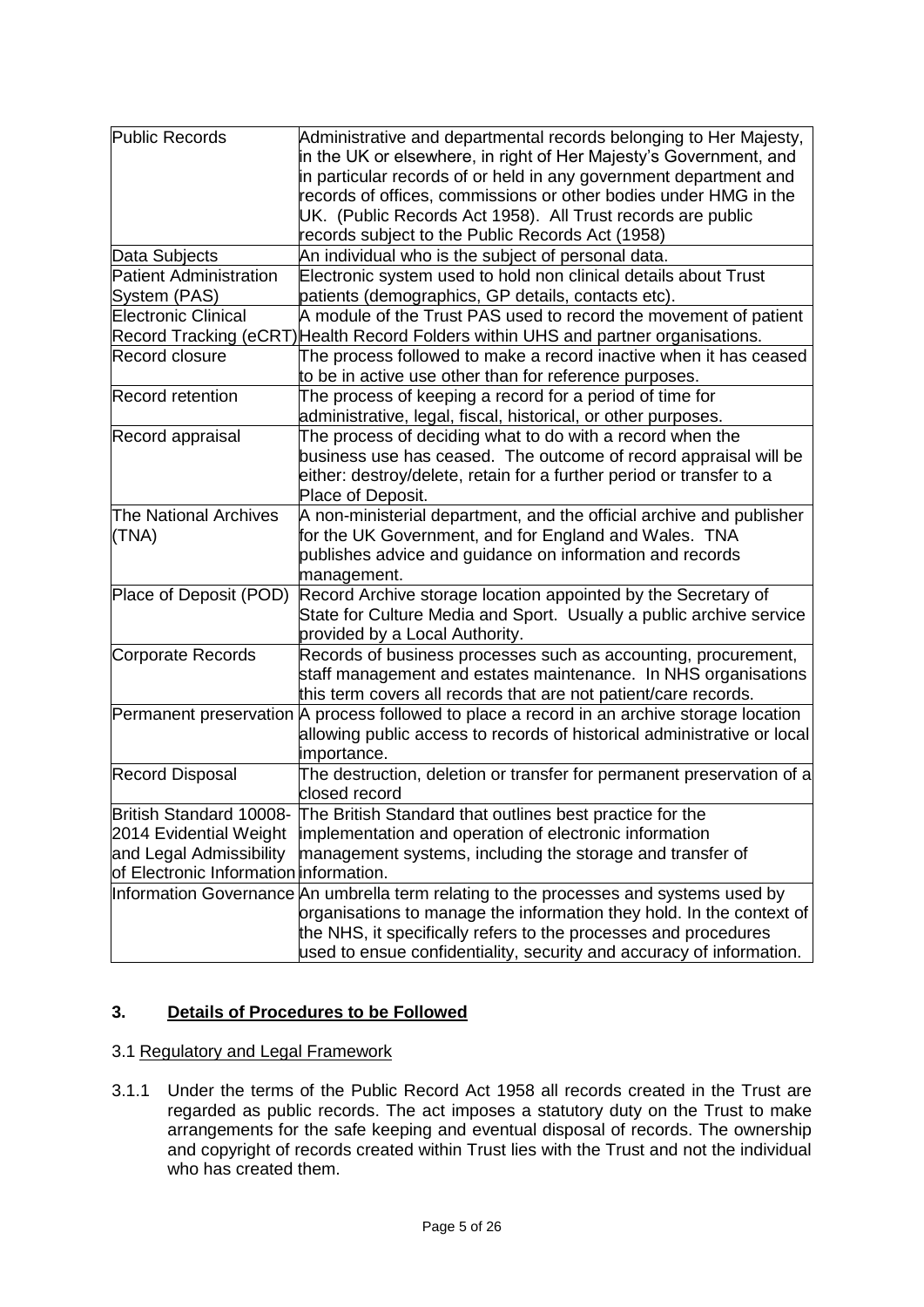- 3.1.2 As a Public Authority subject to the Freedom of Information Act the Trust has a duty to follow the Code of Practice for Records Management published by the Lord Chancellor in accordance with section 46 of the FOIA. The code provides guidance to public authorities on keeping, managing and destroying records.
- 3.1.3 The Data Protection Act sets in law how personal and sensitive information may be processed and largely influences the way we handle care records. Further guidance on the confidentiality aspects of record keeping is provided in the NHS Confidentiality Code of Practice and the Trust Data Protection and Confidentiality Policy.
- 3.1.4 The Records Management Code of Practice for Health and Social Care 2016 provides records management guidance for NHS and Social Care organisations based on current legal requirements and professional best practice. The Trust is committed to following the guidance issued in the code of practice and the procedures outlined in this policy are largely based on the guidance included in this Code of Practice.

## 3.2 The Records Information Lifecycle

3.2.1 The records or information lifecycle is a term that describes a controlled regime in which information is managed from the point that it is created to the point that it either destroyed or permanently preserved as being of historical or research interest. The cycle is illustrated in figure 1

*Figure 1. The Information Lifecycle*



3.2.2 Procedural guidance associated with each stage of the cycle is included in subsequent sections

#### 3.3 Record Creation

3.3.1 ISO 15489-1:2016 Information and Documentation – Records Management describes the characteristics of 'Authoritative Records' as being authentic, reliable integral and useable. Table 1 below expands on these definitions.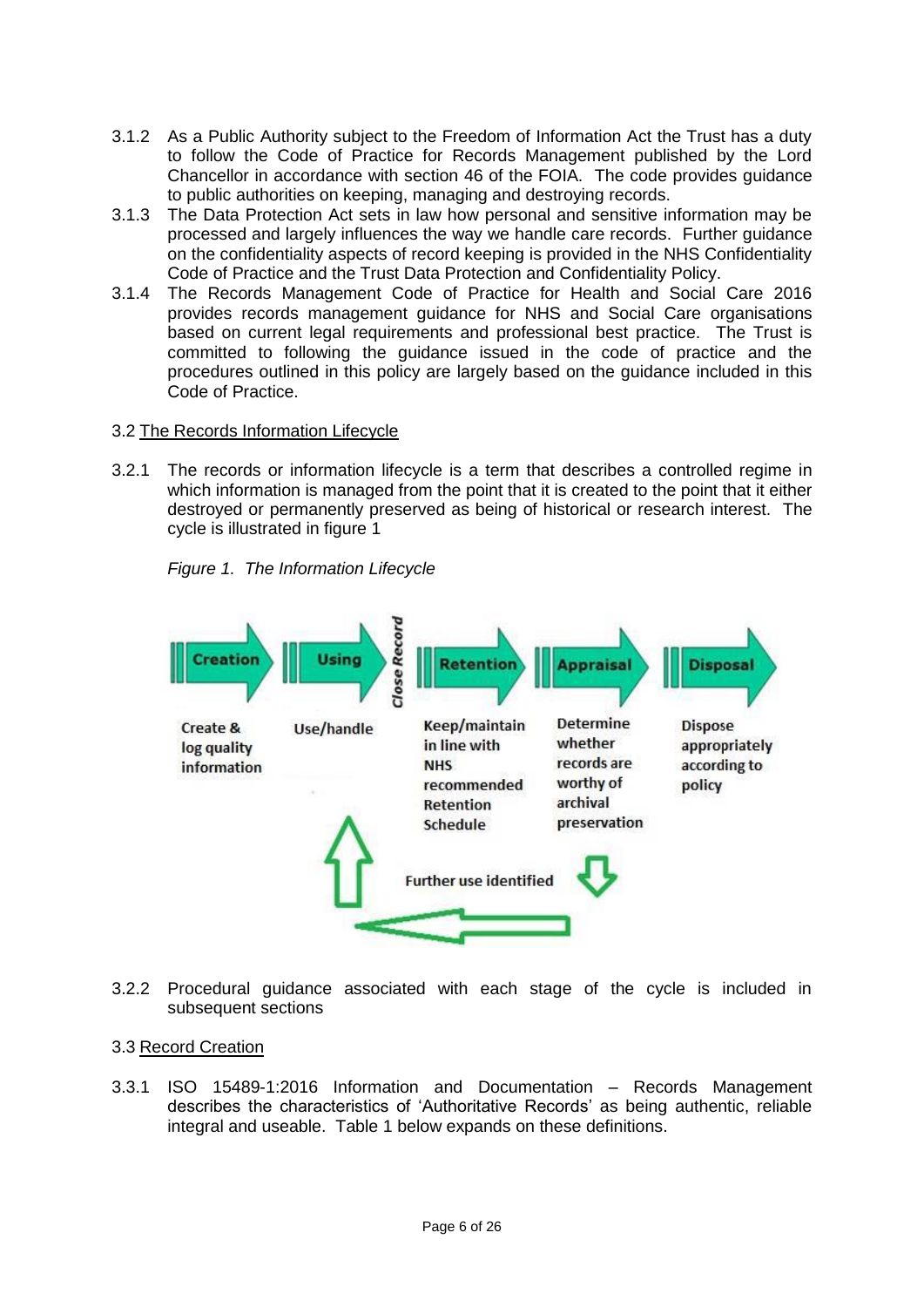*Table 1. Record Characteristics*

| Record<br>Characteristic | <b>How to Evidence</b>                                                                                                                                                                                                                               |
|--------------------------|------------------------------------------------------------------------------------------------------------------------------------------------------------------------------------------------------------------------------------------------------|
| Authentic                | It is what it purports (claims) to be<br>To have been created or sent by the person purported to have<br>created or sent it and<br>To have been created or sent at the time purported.                                                               |
| <b>Reliable</b>          | Full and accurate record of the transaction/activity or fact<br>Created close to the time of transaction/activity<br>Created by individuals with direct knowledge of the facts or by<br>instruments routinely involved in the transaction /activity. |
| Integrity                | Complete and unaltered<br>Protected against unauthorised alteration<br>Alterations after creation can be identified as can the persons<br>making the changes.                                                                                        |
| Useable                  | Located, retrieved, presented and interpreted<br>The context can be established through links to other records<br>in the transaction/activity.                                                                                                       |

- 3.3.2 By organising records in a file system or classification scheme elements of 'Metadata' are associated with each record which helps maintain the characteristics described above. Metadata in its simplest form would identify the creator, creation date and subject of a record but can be expanded to include additional information such as destruction date, identifiers and accessibility.
- 3.3.3 Classification schemes can be a simple arrangement of files and folders on a Network drive increasing in sophistication up to a full blown Electronic Document and Records Management System such as the Onbase edMS being introduced to store patient records in the Trust.
- 3.3.4 All Trust records should be stored within an appropriate classification/filing system after creation. This will ensure they remain secure and accessible from the outset and be available to support Trust business activity.
- 3.3.5 A more comprehensive guide for users covering the creation and filing of records is attached at **Appendix 1**.
- 3.4 Handling and Using Records
- 3.4.1 Record Keeping
- 3.4.1.1 When completing entries in or creating any form of records the following general guidance should be applied:
	- Be factual, consistent and accurate
	- Write clearly and in such a way that text cannot be erased
	- Write in such a way that any alterations or additions are dated, timed and signed in such a way that the original entry can still be read.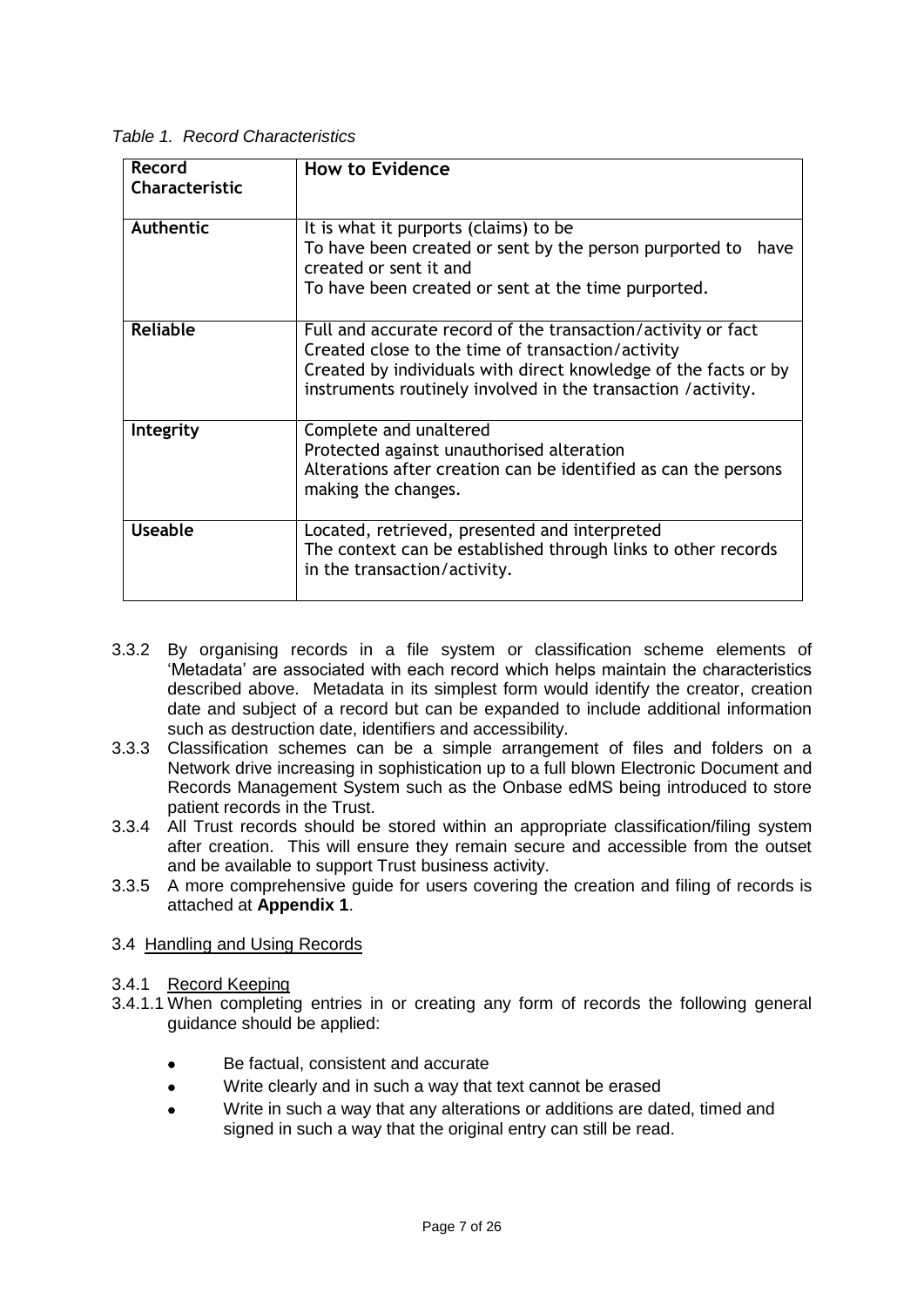- 3.4.1.2 Healthcare professionals may be subject to additional record keeping codes of practice set by their professional bodies. The Academy of Medical Royal Colleges has published a set of generic medical record keeping standards which are reproduced at **Appendix 2**. All entries in Trust care records should conform to these standards.
- 3.4.1.3 Rights granted to members of the public by the Freedom of Information Act and to patients and staff under the Data Protection Act can result in copies of corporate records being placed in the public domain and data subjects obtaining copies of records containing information about them. Providing record entries are factual and accurate and personal records do not include any unnecessary and/or derogatory comments record disclosure should not create any additional issues.

#### 3.4.2 Confidentiality and Access

- 3.4.2.1 All Trust records are public records and thus are subject to a number of statutory provisions regarding confidentiality, access and disclosure. Patients entrust the NHS or allow it to gather sensitive information relating to their health and other matters as part of their seeking treatment. They do so in confidence and they have the legitimate expectation that staff will respect this trust. It is essential, if the legal requirements are to be met and the trust of patients is to be retained, that the NHS provides, and is seen to provide, a confidential service.
- 3.4.2.2 Specific guidance on patient confidentiality issues is provided in the Trust Data Protection and Confidentiality Policy. Further advice on all aspects of patient confidentiality and the application of the Data Protection Act (1998) on the way we handle records in the Trust can be obtained from the Trust Information Governance Manager.
- 3.4.2.3 The Data Protection Act (1998) makes provision in law for 'data subjects' (e.g. patients and members of staff) to obtain copies of otherwise gain access to information held about them. The Trust Access to Records Policy covers this aspect of records management and further advice on the procedure can be obtained from the Trust Information Governance manager.
- 3.4.2.4 In 2000 the government introduced the Freedom of information Act providing members of the public with the general right of access to recorded information held by a wide range of bodies across the public sector. The effect of this legislation is to make it possible for people to obtain copies of a wide range of Trust records that in the past would have remained confidential. The Trust Freedom of Information Policy covers this aspect of records management and further advice on the procedure can be obtained from the Trust Information Governance manager.
- 3.4.3 Record Tracking
- 3.4.3.1 Ideally the movement and location of all records should be controlled to ensure that a record can be retrieved at any time and there is an auditable trail of record transactions. This is best achieved using some form of record tracking system to record the movement of records between locations.
- 3.4.3.2 It is the policy of the Trust that patient health record folders are tracked using the PAS record tracking component (electronic casenote record tracking e-CRT.) Users are provided with training to use e-CRT prior to being granted access to the system.
- 3.4.3.3 While electronic records do not require tracking as such, control must be exercised when hard copies are produced. If separate clinical casenotes are produced from electronic systems to form a filing system individual record movements should be tracked to aid retrieval and avoid loss of data.
- 3.4.3.4 For most areas, where movement of records is restricted, paper based systems may be employed, using registers or tracer cards to record the relevant information.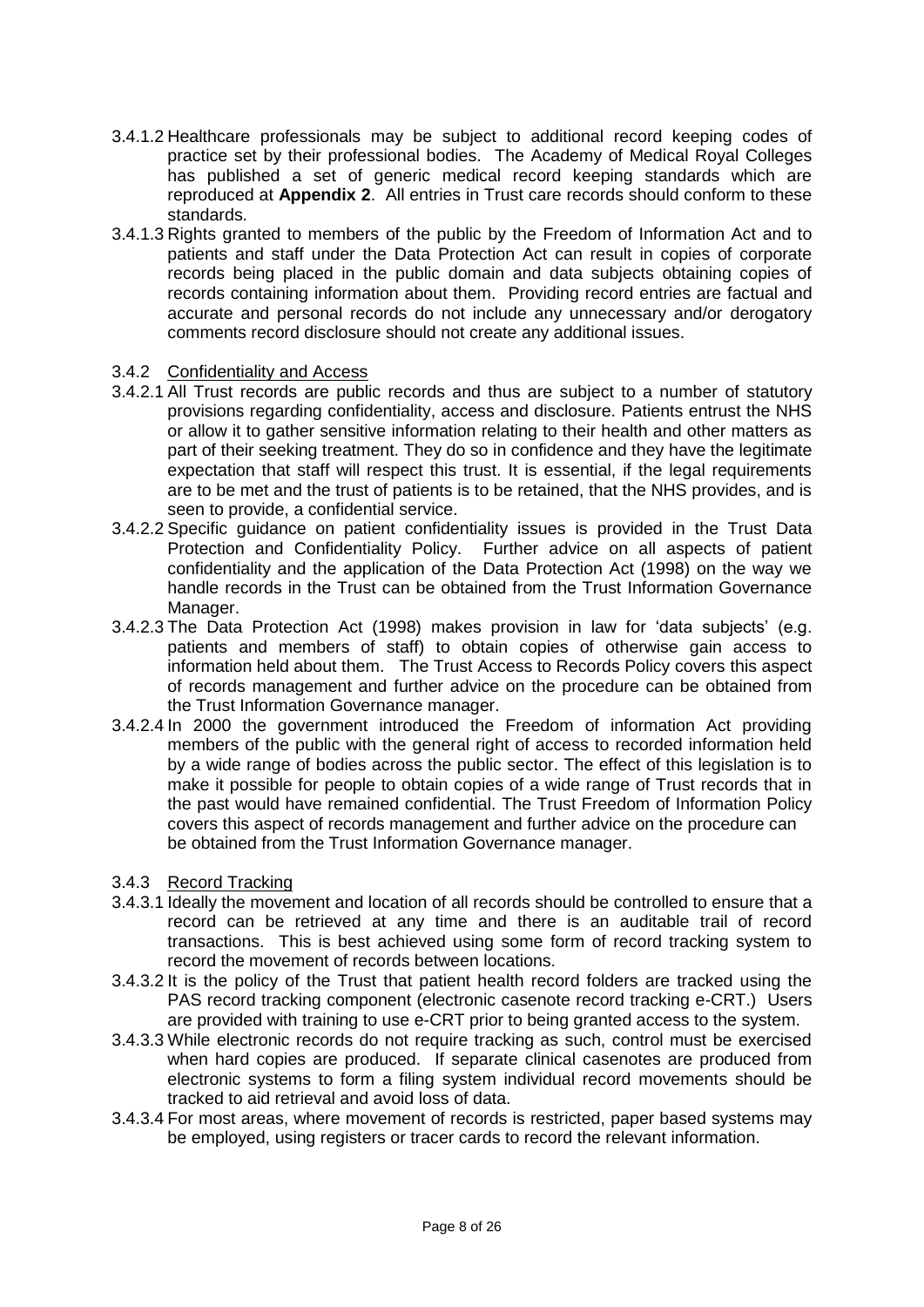- 3.4.3.5 When making arrangements to move records which contain personal or sensitive information to destinations external to the Trust (including archive storage) consideration needs to be given to security and confidentiality and a means of dispatch chosen that affords an adequate level of security. (See Trust Data Protection Policy for further guidance.)
- 3.4.4 Record Storage
- 3.4.4.1 When not required for operational purposes records should be kept in a secure storage area. Records in current use should ideally be stored close to the point of use while records no longer in current use can be transferred to secondary or archive storage more remote from the operational area.
- 3.4.4.2 Records should be stored in an appropriate environment to ensure they remain fit for purpose during their expected period of retention. When evaluating the suitability of a location for record storage the following points should be considered:
	- Environment. Is the location suitable for the type of material being stored? Is the area free from hazards that may cause the records to deteriorate or place at risk staff that may need to access the records? i.e. excessive dust, damp, restricted access.
	- Security. Is the level of security offered by the location acceptable for the type of record being stored?
	- Ease of Access. Can records be easily located and retrieved? Some restrictions on access may be acceptable for records that are not frequently recalled.
	- Layout. Consideration should be given to the design of the storage location to ensure the most cost effective use is made of the space available.
- 3.4.4.3 External storage companies provide an alternative to local storage and in the short term can prove a cost effective alternative in areas where record storage space is at a premium. The Trust has negotiated a contract for external record storage with a Restore, a national provider with storage premises located a few miles East of Southampton. Advice on external storage options and alternative strategies such as archiving records to digital formats can be obtained from the Trust records manager.
- 3.4.4.4 A comprehensive record should be maintained of any records sent for commercial storage including a proposed date for review/destruction. A mechanism for reviewing these records for disposal should be developed and implemented to ensure records are not retained longer than necessary.
- 3.4.4.5 Digital information should be stored in such a way that throughout the lifecycle it can be recovered in an accessible format. Over time such changes as migration to new formats can cause links to other documents and embedded documents to fail to open impacting the integrity of the record. Any changes to the electronic storage systems used to hold Trust records should only take place after full consideration of the impact on the records held and successful testing of retrieval of transferred records from the new version/system.

#### 3.5 Record Closure and Retention

- 3.5.1 A record should be closed when the business use for that record ceases. Following closure NHS records are subject to a minimum period of retention. The length of the retention period varies by record type and is based on legal and regulatory requirements and the assessed importance of and likely need to access the type of record.
- 3.5.2 Certain types of corporate records (e.g. finance, meeting records etc) will follow annual cycles with existing records closed following year end and new records created for the new year (calendar or financial).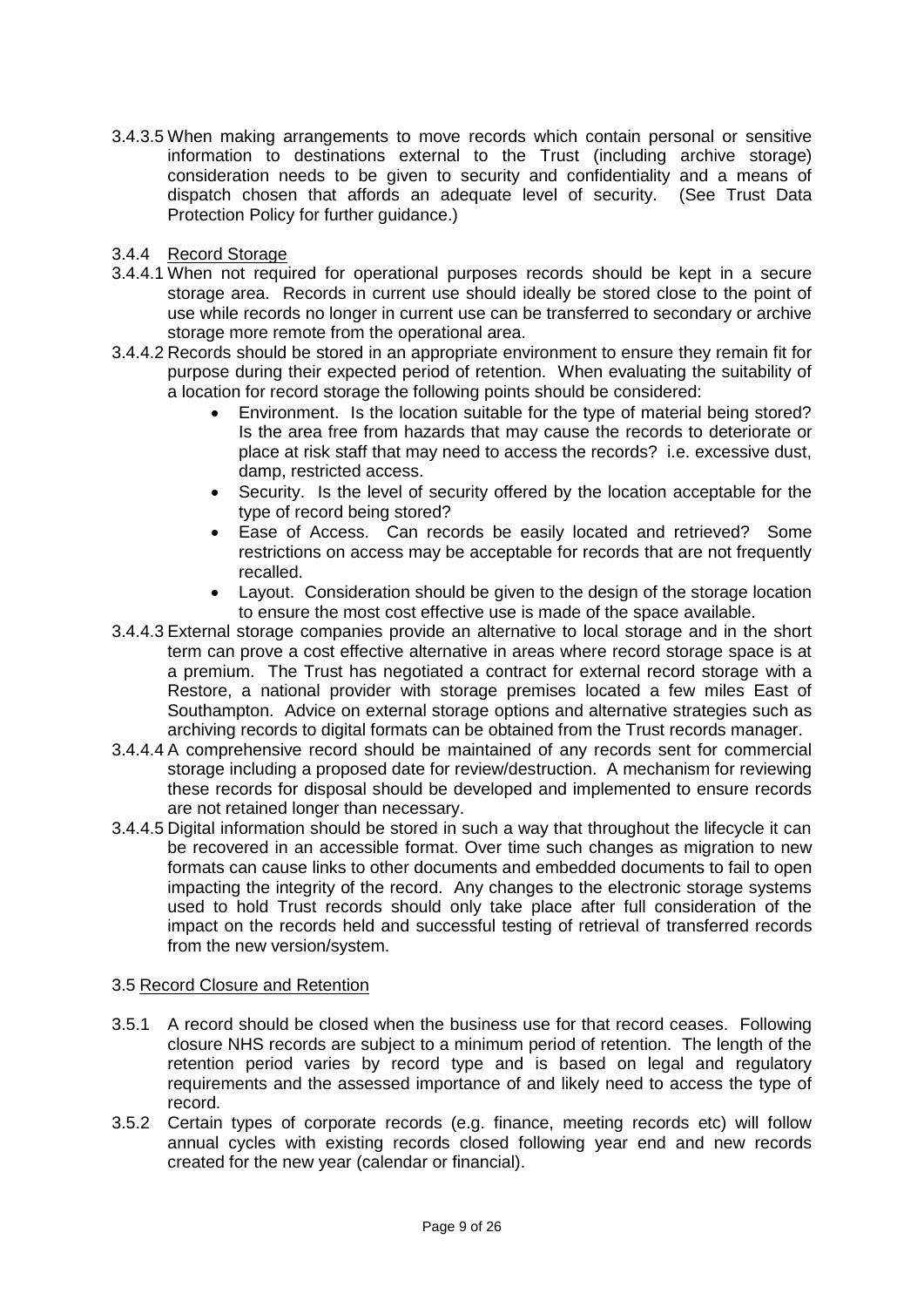- 3.5.3 Paper record folders should be clearly marked with the date of closure and planned review/disposal date. Closed records in electronic storage systems should hold this information as part of the record's metadata and/or the record moved to another area of the system reserved for closed records.
- 3.5.4 For patient care records the recognised date of record 'closure' is normally the date of the patient's last attendance for treatment. Where a patient has died subsequent to treatment at the Trust the retention period applicable to deceased patient records (8 years) may be applied from the date of death, if this results in a shorter retention period.
- 3.5.5 Minimum retention periods for NHS and Social Care records are set out in Appendix 3 of the Code of Practice which can be accessed via this link: <https://digital.nhs.uk/codes-of-practice-handling-information> Periods of retention between 6 months and 20 years are listed for NHS record types organised by functional groups. A list of the NHS record types with minimum retention periods listed in the Code of practice is reproduced at **Appendix 3**.
- 3.5.6 The majority of adult patient health records are subject to a minimum retention period of 8 years. Health records for Children, Obstetric records, mental health (including psychology) records, and records recording treatment for cancer are all subject to longer periods of retention.
- 3.5.7 The period of retention is measured from the start of the calendar year following the record closure date. e.g. record closed 1 July 2017 subject to 5 year retention period. Period starts 1 Jan 2018 and ends 31 Dec 2022.
- 3.5.8 The code of practice lists minimum periods of retention and in most cases it will be appropriate to destroy records immediately once the period has expired. Retention beyond the recommended period is permitted with good reason but if personal data is held 'longer than necessary' the Trust may breach a provision of the Data Protection Act.
- 3.5.9 The Public Records Act 1958 states no public record can be retained after closure for a period in excess of 20 years without permission from the Sec of State for culture Media and Sport. However, a legal exemption applies for individual NHS staff and patient records to meet the extended (20 years plus) periods of retention listed for these records in the Code of Practice.

# 3.6 Appraisal

- 3.6.1 When the minimum retention period for a record or set of records has passed it should be subject to an appraisal. The purpose of the appraisal process is to:
	- Identify records of public interest worthy of permanent preservation by transfer to The National Archives or a local Place of Deposit.
	- Identify records to be retained for a longer period
	- To confirm that records not meeting above criteria should be deleted or destroyed.
- 3.6.2 A small percentage of Trust records will meet the criteria for selection for permanent preservation. The preservation of a small subset of key records is designed to enable the public to understand the working of the Trust and the impact on the population it serves and to preserve information likely to have long term research value.
- 3.6.3 The Code of Practice includes guidance on the records that should be considered for preservation in the schedule of minimum retention periods. The suggestions for consideration include Trust Board and other key committee papers, key policies and strategies and records of major building works.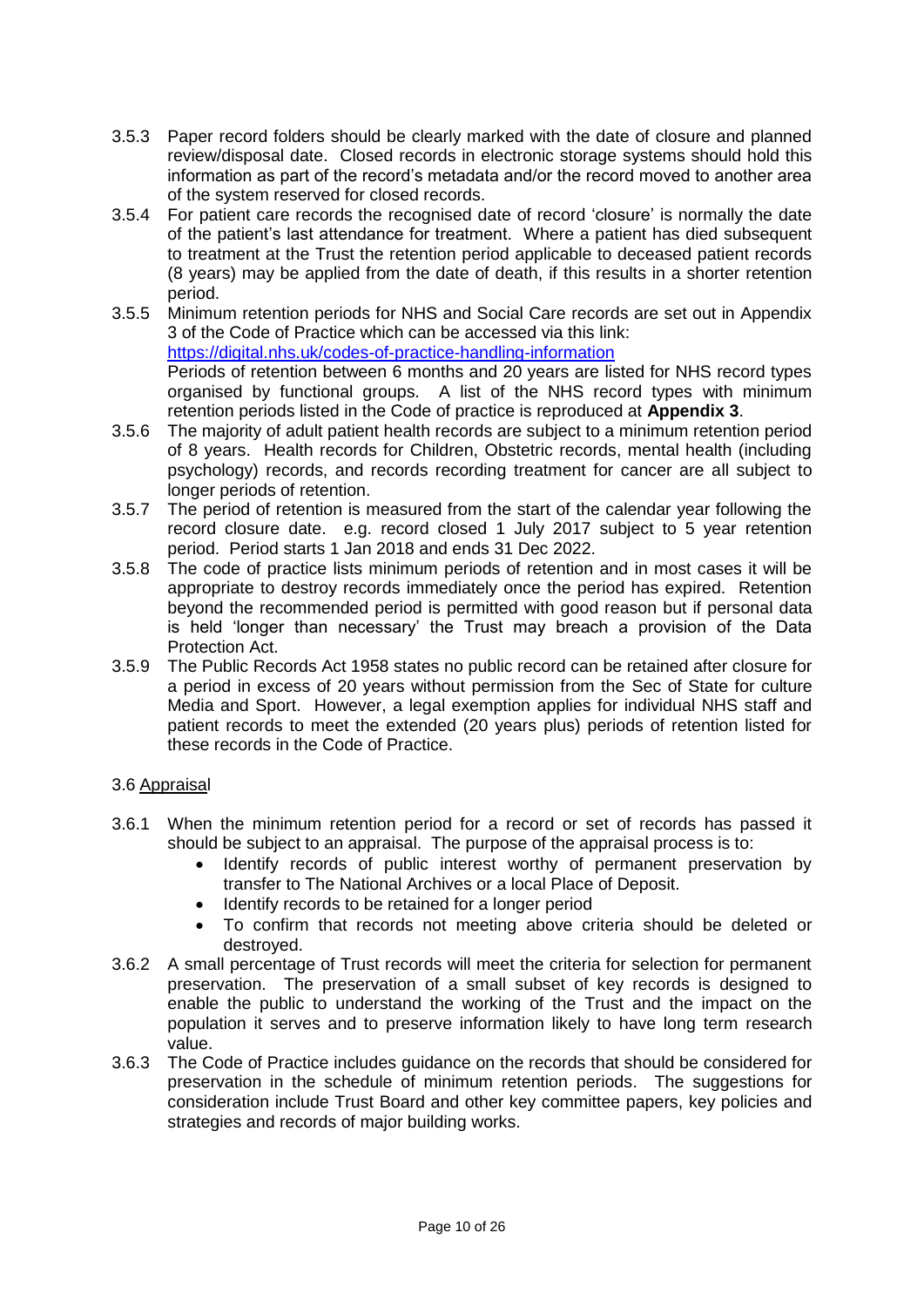- 3.6.4 The process of selection of key corporate records for permanent preservation will be managed by the Trust Records manager and the Director of Corporate Affairs who will agree with the Trust's local Place of Deposit (POD), Southampton City Archives, which Trust records merit transfer.
- 3.6.5 Clinical records are problematic to preserve permanently in an archive and due to confidentiality issues personal health records cannot normally be accessed by the public for considerable periods of time following transfer. This does not prevent appropriate sets of clinical records being considered for permanent preservation and the Code of Practice provides some specific guidance on this process.

## 3.7 Disposal

- 3.7.1 Following appraisal any records not selected for permanent preservation or a longer retention period should be disposed of. No information should be destroyed if it is the subject of a request under the DPA and/or FOIA or any other legal process, such as an inquest following a death.
- 3.7.2 Paper records should be destroyed securely through a local process of cross cut shredding or using the Trust confidential waste disposal service or other similar secure disposal service.
- 3.7.3 Destruction of digital information is more challenging. At present there are two ways of permanently destroying digital information and these are either: overwriting the media a sufficient number of times or the physical destruction of the media. Further advice about the destruction of digital records can be obtained from the Trust Informatics service.
- 3.7.4 Where decisions are made to destroy/dispose of a series or bulk number of Trust records a record of the decision and the details of the records disposed of should be maintained.

#### 3.8 Additional Guidance on Specific Record Types

#### 3.8.1 E-Mail

- 3.8.1.1 Personal e-mail accounts tend to be structured according to personal preference and the data stored is not searchable and organised in a systematic way, making e-mail accounts unsuitable for record storage purposes.
- 3.8.1.2 E-mail accounts should not be used to file records on a permanent basis but should be regarded as transient storage areas for working documents. E-mails or documents distributed by e-mail that need to be retained as Trust records should be copied to the appropriate paper or electronic registered file system and the e-mail copy destroyed as soon as practicable.
- 3.8.1.3 Where email is declared as a record or as a component of a record, the entire email must be kept including attachments so the record remains integral - for example an email approving a business case must be saved with the business case file. Emails that are the sole record of an event or issue, for example an exchange between a clinician and a patient, should be copied in to the relevant clinical record rather than being simply deleted.

#### 3.8.2 Scanned Records

3.8.2.1 Where paper records are scanned, the main consideration is that the information can perform the same function as the paper counterpart did, and like any evidence, scanned records can be challenged in a court. This is unlikely to be a problem provided it can be demonstrated that the scan is an authentic record and there are technical and organisational means to ensure the scanned records maintain their integrity, authenticity and usability as records, for the duration of the relevant retention period.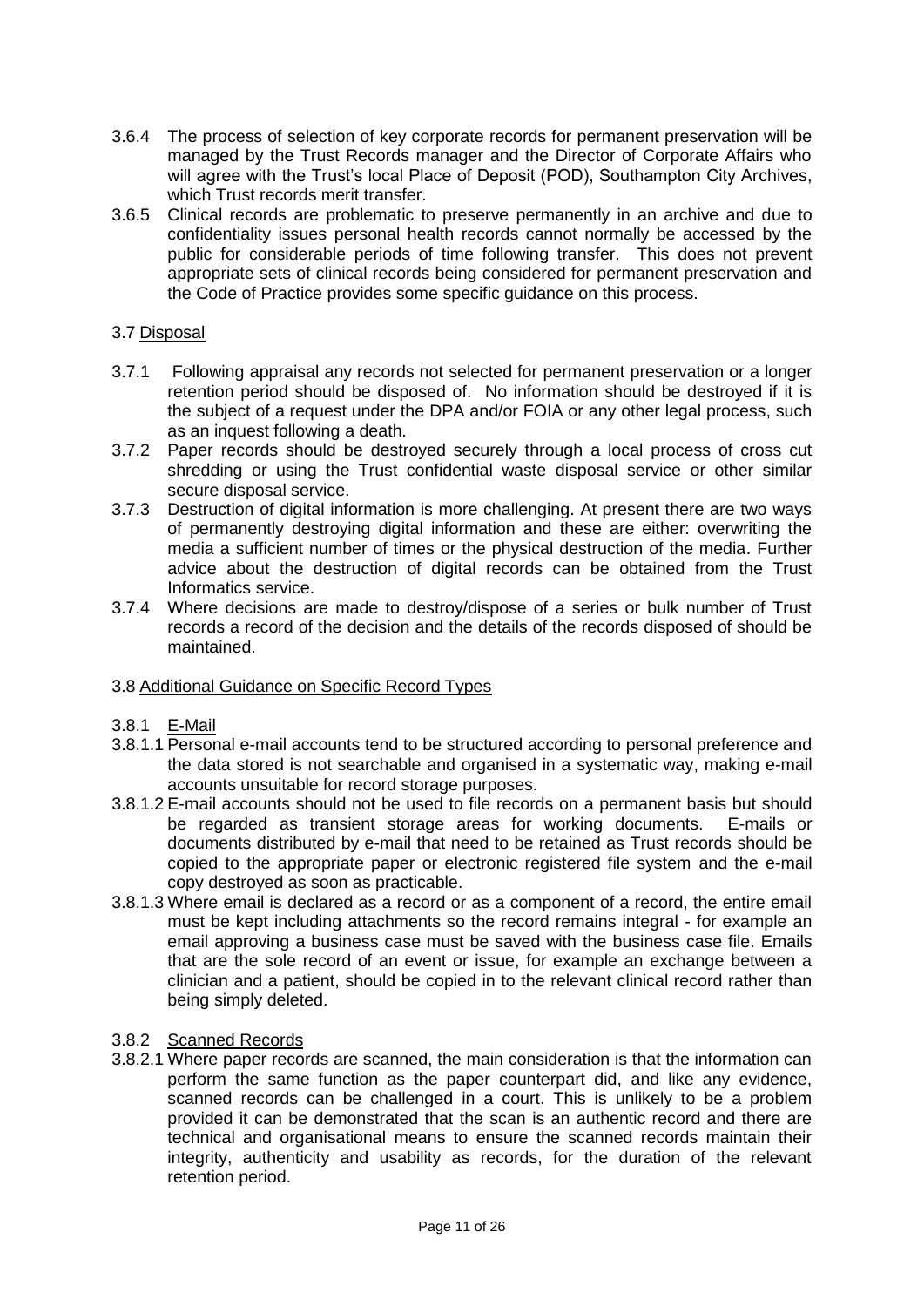- 3.8.2.2 Complying with the standard, '*BS 10008 Electronic Information Management - Ensuring the authenticity and integrity of electronic information*' provides one method of ensuring and demonstrating that electronic information remains authentic. The scanning of Trust patient records for inclusion in the Onbase eDMS patient record system is being carried out in accordance with this standard.
- 3.8.2.3 For smaller scale local record scanning projects compliance with the full scope of BS 1008 will not be the appropriate methodology. Methods that can be employed to ensure that scanned records can be considered authentic include:
	- A written procedure outlining the process to scan, quality check and any destruction process for the paper record
	- Evidence that the process has been followed
	- An audit trail or secure system that can show that no alterations have been made to the record after the point they have been digitised
	- Fix the scan into a file format that cannot be edited such as Portable Document Format (PDF).
- 3.8.2.4 Providing scanning is carried out to an acceptable standard with an element of quality assurance included in the process it is Trust policy and normal practice that original documents should be destroyed after scanning. This prevents issues with two versions of the same record existing (original and scanned) and maximises the benefits accruing from scanning paper records.
- 3.8.2.5 There may be some local exceptions to this practice with appropriate justification.
- 3.8.3 Staff Records
- 3.8.3.1 Staff records should hold sufficient information about a staff member for decisions to be made about employment matters. The nucleus of any staff file will be the paperwork collected through the recruitment process and this will be expanded over time with additional material added by line managers.
- 3.8.3.2 Upon termination of contract, records must be held up to and beyond the staff member's statutory retirement age. On contract termination line managers should return the employees file to HR department for retention until the employee's 75th birthday or 6 years after leaving whichever is the longer. To reduce the burden of storage a summary record may be prepared and held.

#### 3.8.4 Records of non NHS Funded Patients

3.8.4.1 Records of individuals who are not NHS funded held in the Trust record keeping systems must be kept for the same minimum retention periods as other records outlined in this Code. The same levels of security and confidentiality will also apply.

# 3.8.5 Adopted Persons Health Records

- 3.8.5.1 The records of adopted persons can only be placed under a new last name when an adoption order has been granted. Before an adoption order is granted, an alias may be used, but more commonly the birth names are used.
- 3.8.5.2 Depending on the circumstances of the adoption there may be a need to protect from disclosure any information about a third party. Care must be exercised when disclosing records of adopted patients because of the heightened risk of accidental disclosure.
- 3.8.5.3 It is important that any new records, if created, contain sufficient information to allow for a continuity of care. At present the patients GP will initiate any change of NHS number or identity if it was considered appropriate to do so, following the adoption. The Trust would then make changes to its own records in line with that initiated by the patient's GP.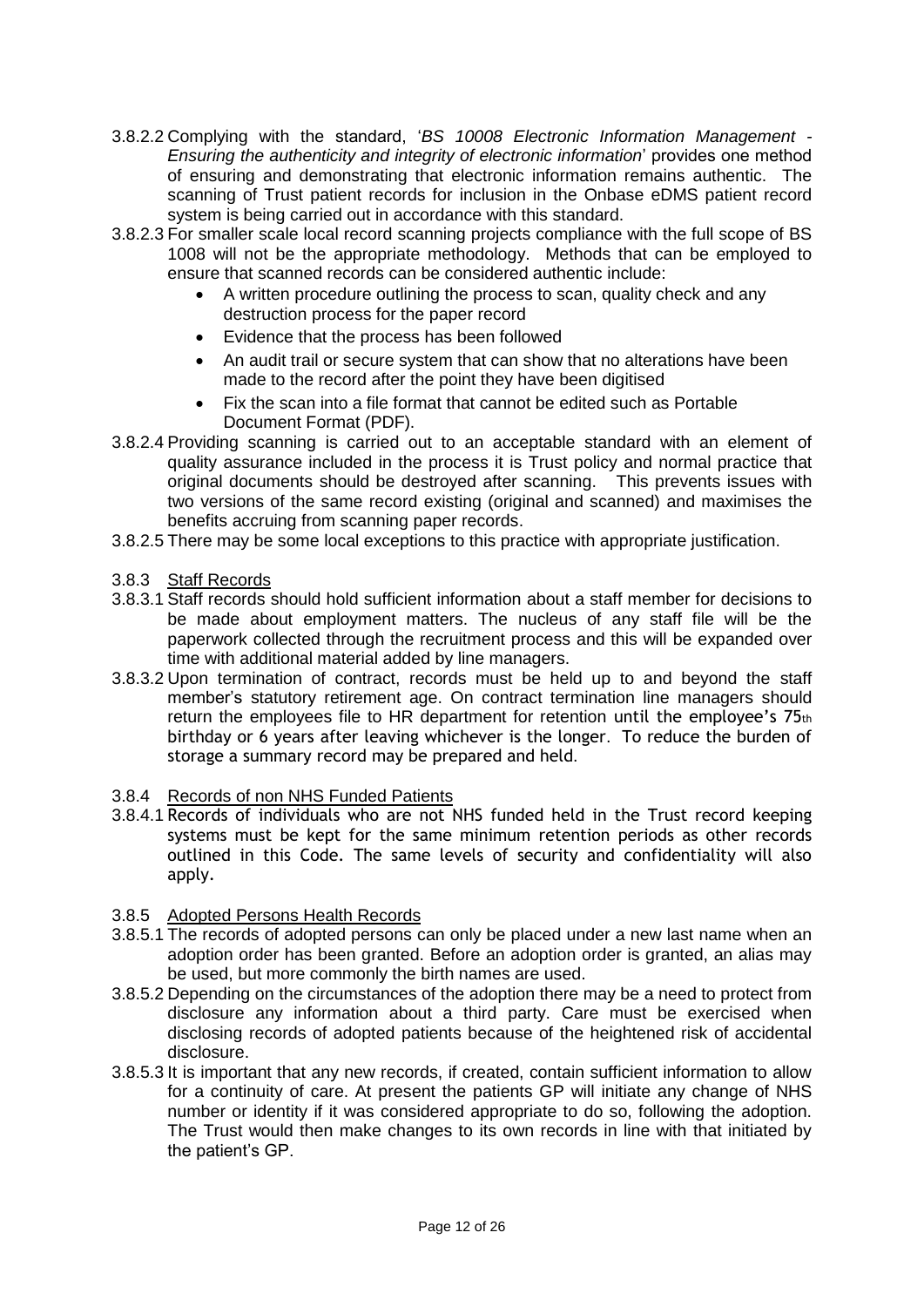## 3.8.6 Health Records of Transgender Patients

- 3.8.6.1 Patients considering or undergoing gender identity change may ask for changes to their name they are known by to be made and in most cases the Trust will agree to such a request.
- 3.8.6.2 A patient can request that their gender be changed in a record by a statutory declaration, but this does not give them the same rights as those that can be made by the Gender Recognition Act 2004.
- 3.8.6.3 The formal legal process (as defined in the Gender Recognition Act 2004) is that a Gender Reassignment Certificate is issued by a Gender Reassignment Panel. At this time a new NHS number can be issued and a new record can be created, if it is the wish of the patient.
- 3.8.6.4 Except in a limited set of circumstances it is an offence under the gender recognition act to disclose without consent information that would identify that a person has undergone a gender identity change.
- 3.8.6.5 The key to the successful management of records in these circumstances is to discuss with the patient their choices and agree what they wish to happen in respect to their health record. If a new health record is being created there is a need to identify which records are moved into the new record and to discuss how to link any records held in any other institutions with the new record.

## **4. Roles and Responsibilities**

#### 4.1 Chief Executive

4.1.1 As accountable officer the Chief Executive is responsible for the overall leadership and management of the Trust and its performance in terms of service provision, financial and corporate viability, ensuring that the Trust meets all its quality and safety, statutory and service obligations and for working closely with other partner organisations. The CEO delegates aspects of this responsibility to relevant Executive Directors according to their organisational portfolios.

#### 4.2 Director of Transformation and Improvement

- 4.2.1 The Director of Transformation and Improvement is the appointed Executive Director with responsibility for Information Governance including records management and is the Trust Senior Information Risk Owner (SIRO).
- 4.2.2 The SIRO is responsible for managing information risk in the Trust and will implement and lead the NHS Information Governance risk assessment and management processes within the Trust and advise the Board on the effectiveness of information risk management.

#### 4.3 Caldicott Guardian

- 4.3.1 The Trust Caldicott Guardian is the Director of Nursing who has a particular responsibility for reflecting patients' interests regarding the use of patient identifiable information. The Trust Caldicott Guardian is responsible for ensuring patient identifiable information is shared in an appropriate and secure manner.
- 4.3.2 The duties and responsibilities of the Trust Caldicott Guardian are outlined in the Trust Confidentiality and Data protection Policy.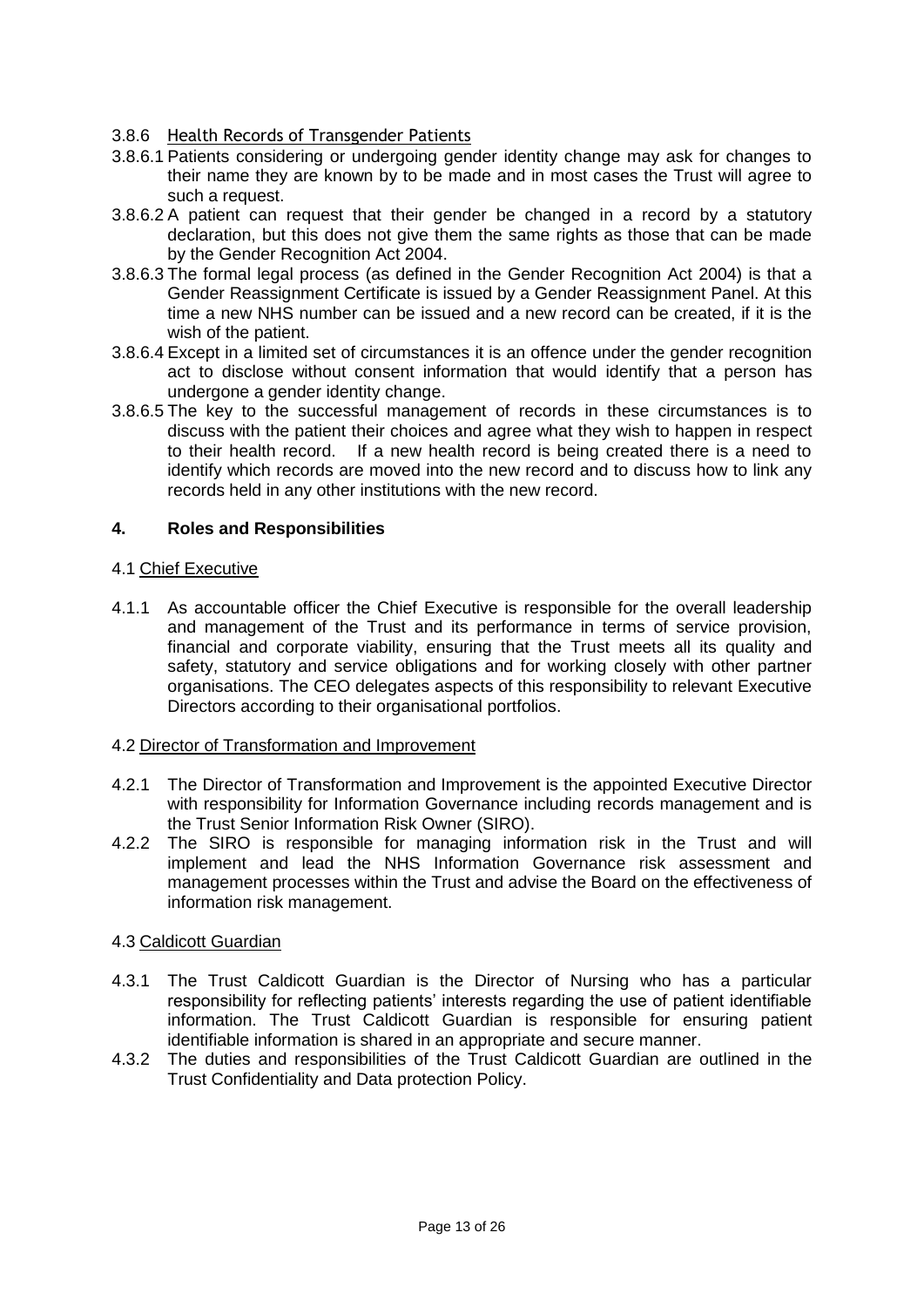#### 4.4 Trust Records Manager

- 4.4.1 The Trust Records Manager is responsible for ensuring that this policy is implemented and that the records management system and associated processes are developed, co-ordinated and monitored.
- 4.4.2 The Trust Records Manager is also responsible for the overall development and maintenance of health records management practices and promoting compliance with this policy in such a way as to ensure the easy, appropriate and timely retrieval of patient information.

#### 4.5 Local Managers

4.5.1 The responsibility for local records management is devolved to divisional, care group and department heads whom retain overall responsibility for the management of records generated by their activities, i.e. for ensuring that records created within their unit are managed in a way which meets the aims of the Trust's records management policy and associated procedures.

#### 4.6 Clinical Leads and Matrons

4.6.1 Clinical leads in all professions have a responsibility to ensure clinical staff they manage who contribute to patient health records are adequately trained in record keeping and are aware of and adhere to the standards for record keeping outlined in this policy.

#### 4.7 All Staff

- 4.7.1 Members of Staff who create, receive and use records have records management responsibilities. In particular all staff must ensure that they keep appropriate records of their work in the Trust and manage those records in keeping with this policy and with any quidance subsequently produced.
- 4.7.2 Staff who make entries in medical records should do so in accordance with the clinical record keeping standards published in this policy. In addition Royal Colleges and other professional bodies publish record keeping guidance for clinical staff and it is the responsibility of clinical staff to ensure they keep up to date with and adhere to relevant legislation, case law and national guidance.

#### **5. Related Trust Policies**

- 5.1 The following Trust policies overlap with or relate to matters covered in this policy
	- Information Governance Policy
	- Data Protection and Confidentiality Policy
	- Freedom of Information Policy
	- Access to Records Policy
	- Subject Access Policy
	- IM&T Security Policy
	- Incident Management Policy
	- Patient Information and Corporate Identity Policy
	- Web Publishing Policy

#### **6. Communication Plan**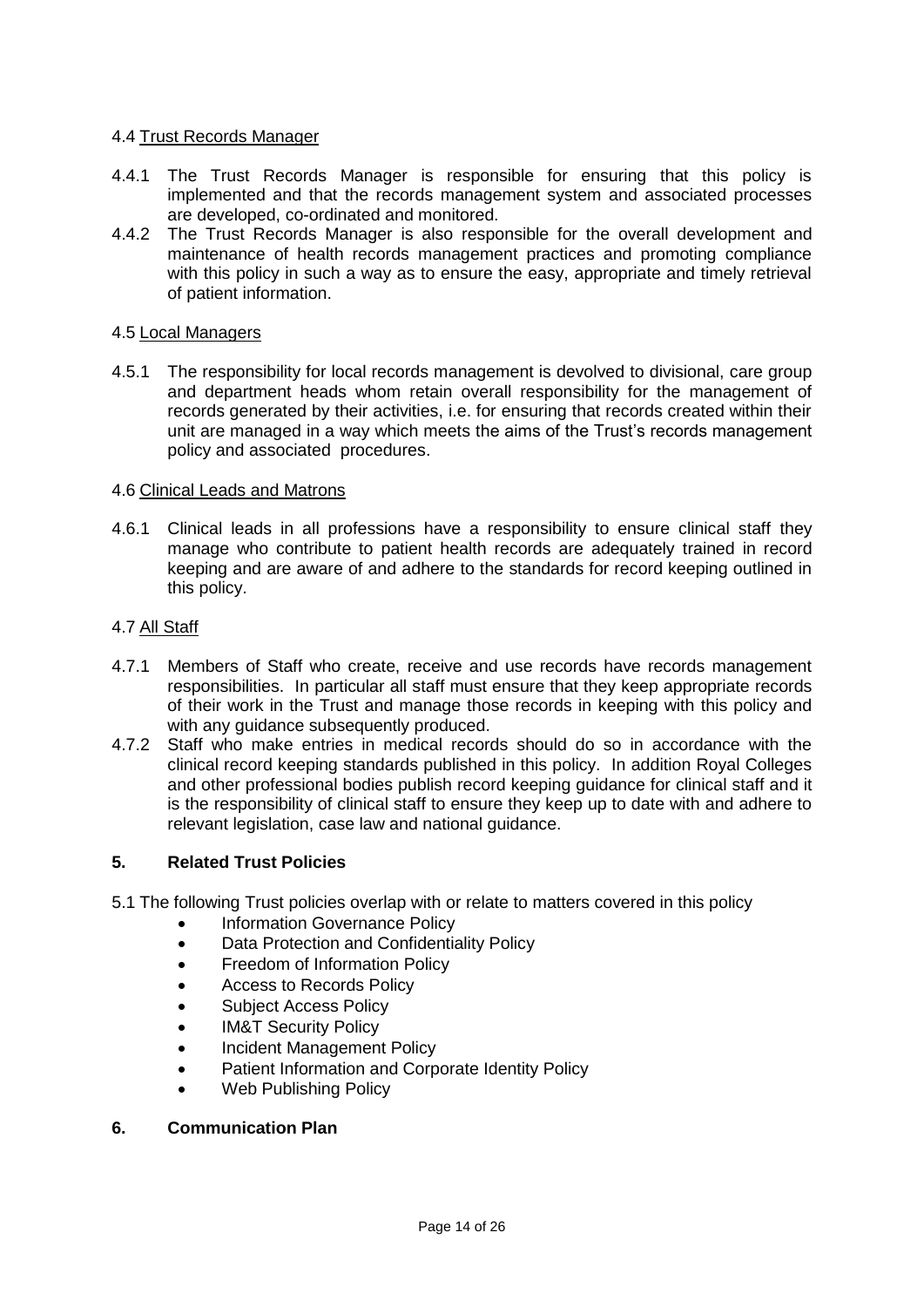- 6.1 The publication of this updated policy will be highlighted to staff via an article on the news section of 'Staffnet', the Trust intranet. The article will draw attention to the key changes made to the previous policy version.
- 6.2 A copy of this policy will be available for staff to access via the policies section of Staffnet and links to the policy will also be provided within the records management section of the Information Governance pages of Staffnet.
- 6.3 Elements of record training and procedure form part of the annual training for information governance (now known as data security training) which forms part of the Trusts annual mandatory training requirement.

# **7. Process for Monitoring Compliance and Effectiveness**

7.1 The purpose of monitoring is to provide assurance that the agreed approach is being followed – this ensures we get things right for patients, use resources well and protect our reputation. Our monitoring will therefore be proportionate, achievable and deal with specifics that can be assessed or measured.

| What<br>aspects of<br>compliance<br>with the<br>document<br>will be<br>monitored | What will be<br>reviewed to<br>evidence<br>this                     | How and how<br>often will this<br>be done                                                               | <b>Detail</b><br>sample size<br>(if<br>applicable) | Who will co-<br>ordinate and<br>report findings<br>(1)                                           | Which group or<br>report will<br>receive<br>findings                                                 |
|----------------------------------------------------------------------------------|---------------------------------------------------------------------|---------------------------------------------------------------------------------------------------------|----------------------------------------------------|--------------------------------------------------------------------------------------------------|------------------------------------------------------------------------------------------------------|
| Compliance with<br>Record handling<br>best Practice<br>and guidance              | Incidents<br>reported with<br>record<br>related cause<br>codes      | Ongoing<br>monitoring<br>carried out by<br>local<br>governance<br>leads and Trust<br>Records<br>Manager | N/A                                                | Local<br>governance<br>leads and Trust<br>Records<br>Manager                                     | Serious<br>breaches will be<br>reported to the<br>Information<br>Governance<br><b>Steering Group</b> |
| Medical records<br>procedures for<br>retrieval and<br>tracking                   | Sample or<br>record<br>movements<br>recorded on<br><b>Trust PAS</b> | Quarterly audit<br>carried out by<br>Medical<br>Records<br>Manager                                      | 25 records<br>per quarter                          | Medical<br>Records<br>Manager                                                                    | Information<br>Governance<br><b>Steering Group</b>                                                   |
| <b>Medical Record</b><br>Keeping<br>Standards                                    | Entries in<br>sample of<br>Trust<br>inpatient<br>medical<br>records | Annual Audit as<br>part of Trust<br><b>Clinical Audit</b><br>programme.                                 | 100 records<br>plus                                | Audit managed<br>by Trust Clinical<br>Audit Manager<br>and local<br>Divisional<br>audit<br>leads | Clinical<br><b>Effectiveness</b><br><b>Steering Group</b>                                            |

Key aspects of the procedural document that will be monitored:

Where monitoring identifies deficiencies actions plans will be developed to address them.

#### **8. Arrangements for Review of the Policy**

8.1 This policy will be subject to formal review three years after publication unless significant changes in legislation or NHS guidance dictate an earlier review. Minor updates will be made as and when required.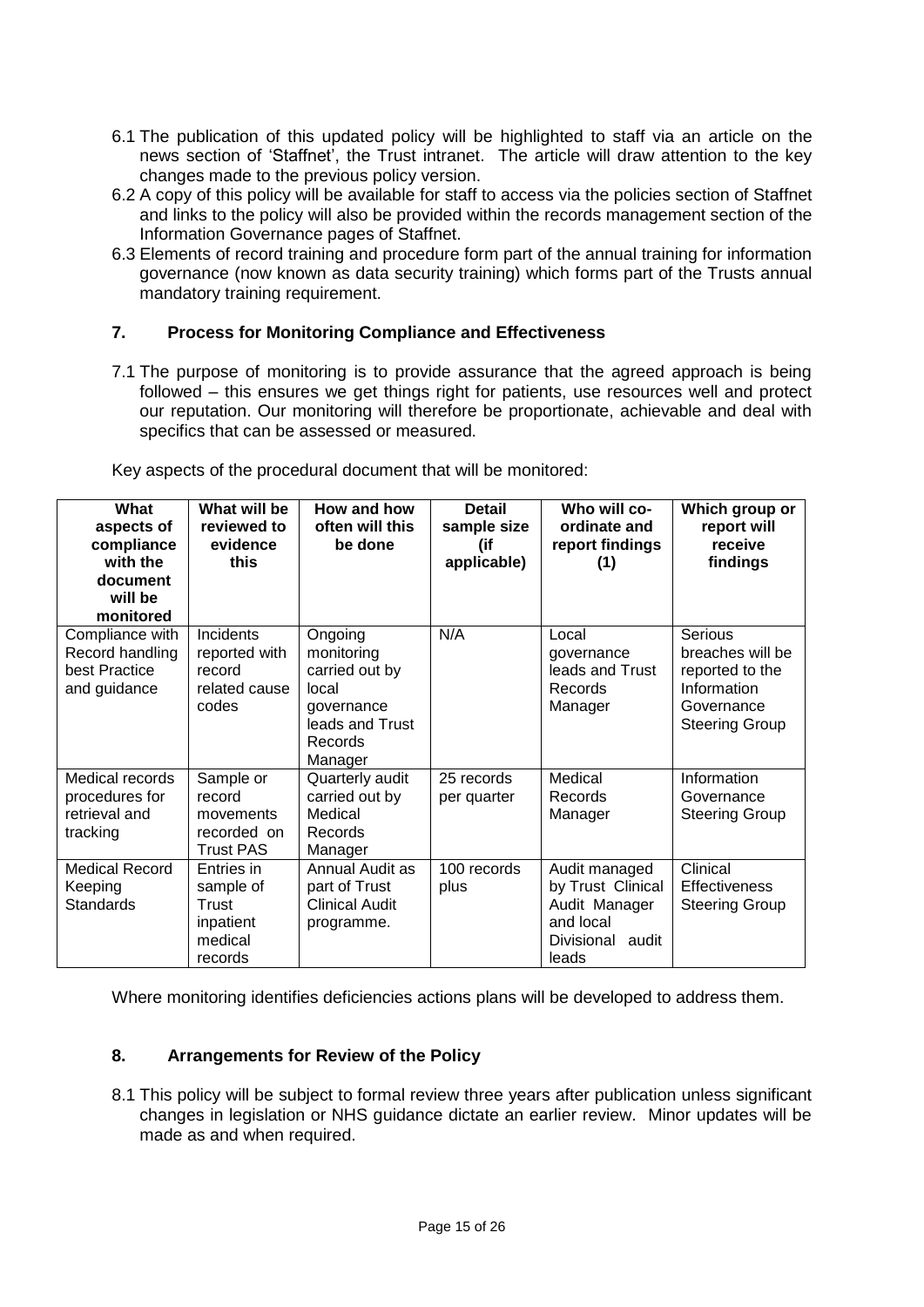8.2 If as a result of the full adoption of GDPR legislation into UK law on the 25<sup>th</sup> May 2018 a further amendment to this policy is required then this will be carried out. See para 1.2.3 above.

## **9. References**

Public Records Act (1958) Freedom of Information Act (2000) Data Protection Act (1998) General Data Protection Regulation Records Management Code of Practice for Health and Social Care 2016 Academy of Medical Royal Colleges' Standards for the clinical structure and content of patient records Chancellor's Code of Practice on the management of records issued under section 46 of the Freedom of Information Act (2000). The National Archives BS 10008 Electronic Information Management - Ensuring the authenticity and integrity of electronic information

# **Appendices**

- A. Record Creation and Filing Procedures
- B. Medical Record Keeping Generic Standards
- C. Categories of Records listed in NHS Retention Schedule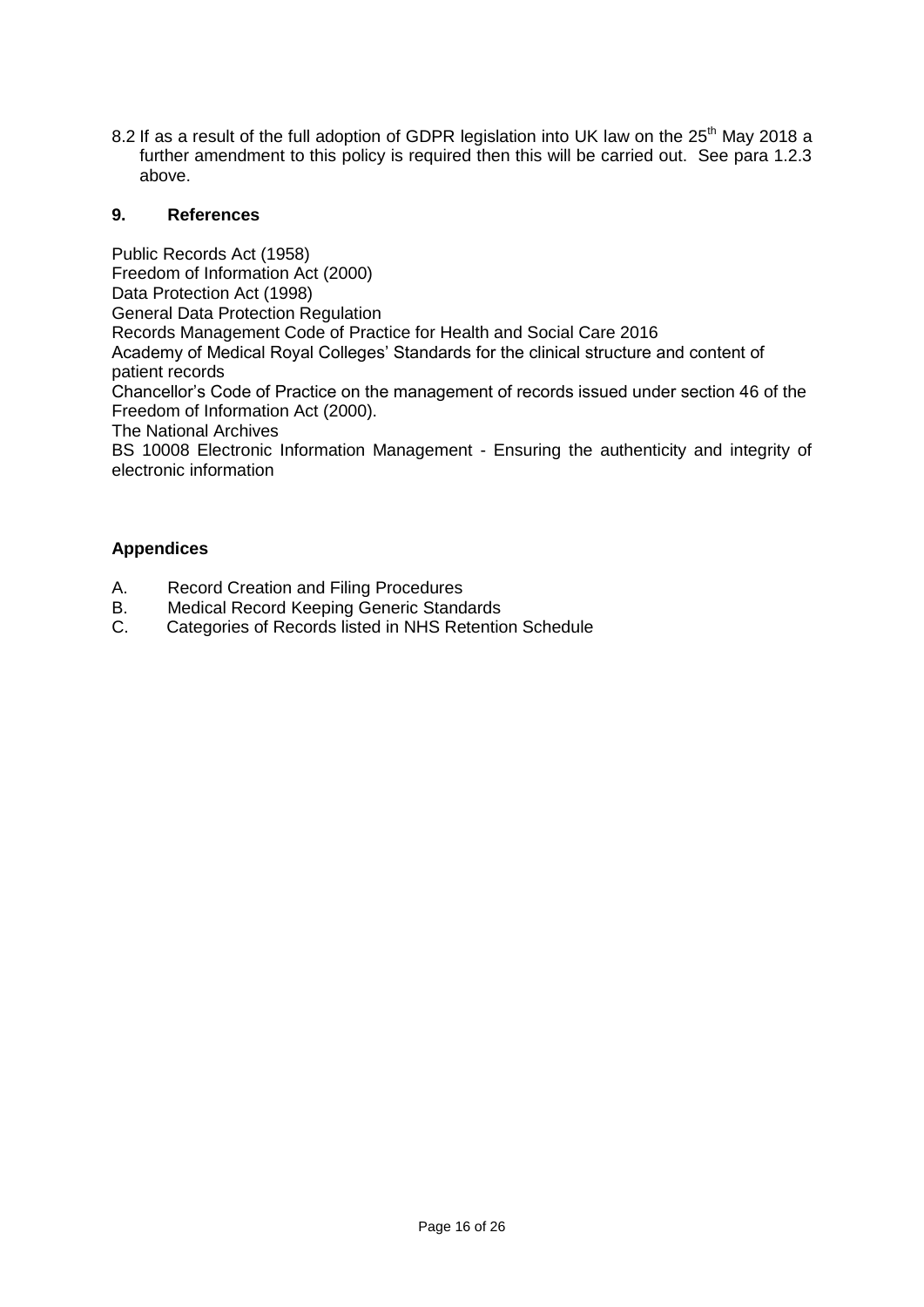# **User Guide to Record Creation**

## **Introduction**

- 1. This guide primarily covers records created for non care purposes as the procedure for creating and filing patient records is part of the training given to users of the Patient Administration System. The key principles apply to all records however.
- 2. Although most records in the Trust are created and stored electronically some paper based record keeping systems are still in use. Most of the guidance provided in this document can be applied to both forms of records but where this is not the case users will need to exercise judgment when applying the guidance.
- 3. Common types of documents such as letters, meeting minutes, Job Descriptions etc should be always be created using the Trust Word Templates set up for these document types. When creating documents staff should take note of the guidance about document style contained in the Trust Patient Information and Corporate Identity Policy available on the Trust Intranet.
- 4. All records created in the Trust should be included in a record keeping filing system and be given a unique title or name to identify it. When creating records users need to consider the need for privacy markings and version control. The guidance set out in the following sections addresses these requirements and provides guidance in their application.

## **Record Filing Systems**

- 5. Records created in both electronic or paper form should be organised in some form of registered fling system so they can be easily located when needed and documents of a similar or linked nature are kept together. Filing systems can be created and organised using a variety of methods. Probably the most common method is a simple alphanumeric system whereby records are grouped together in folders that are given unique names. The folders are then organised/ordered in alphanumeric fashion in draws/cabinets (paper records) or within Trust HQ/Divisional/Care Group hard Drives (electronic records)
- 6. When designing and developing filing systems the following points should be considered:
	- a. Retain control and continuity by restricting the number of staff who can create new folders in the system.
	- b. Organise folders and sub folders in a logical manner that will make sense to those who need to access records within them. e.g. organised by function or teams.
	- c. Give each folder a clear title that describes the contents within. e.g. '*MeetingsDiv Board2009', 'ComplaintsPatients200804to200906*. Avoid names like '*General', 'Miscellaneous'* or personal titles like '*Jane's Folder'*. (See next section for more details on file names)
	- d. Within folders records are normally filed in chronological order by date of creation or receipt. It is good practice to clearly stamp on the front or all documents received the date of receipt.
	- e. Folders in hard copy filing systems should be marked with the date the folder was opened and when closed the date of closure. When files are closed the date when the folder should be reviewed prior to disposal (usually at the end of the minimum retention period) should be added. In electronic filing systems these pieces of information can often be added to the metadata for the folders created.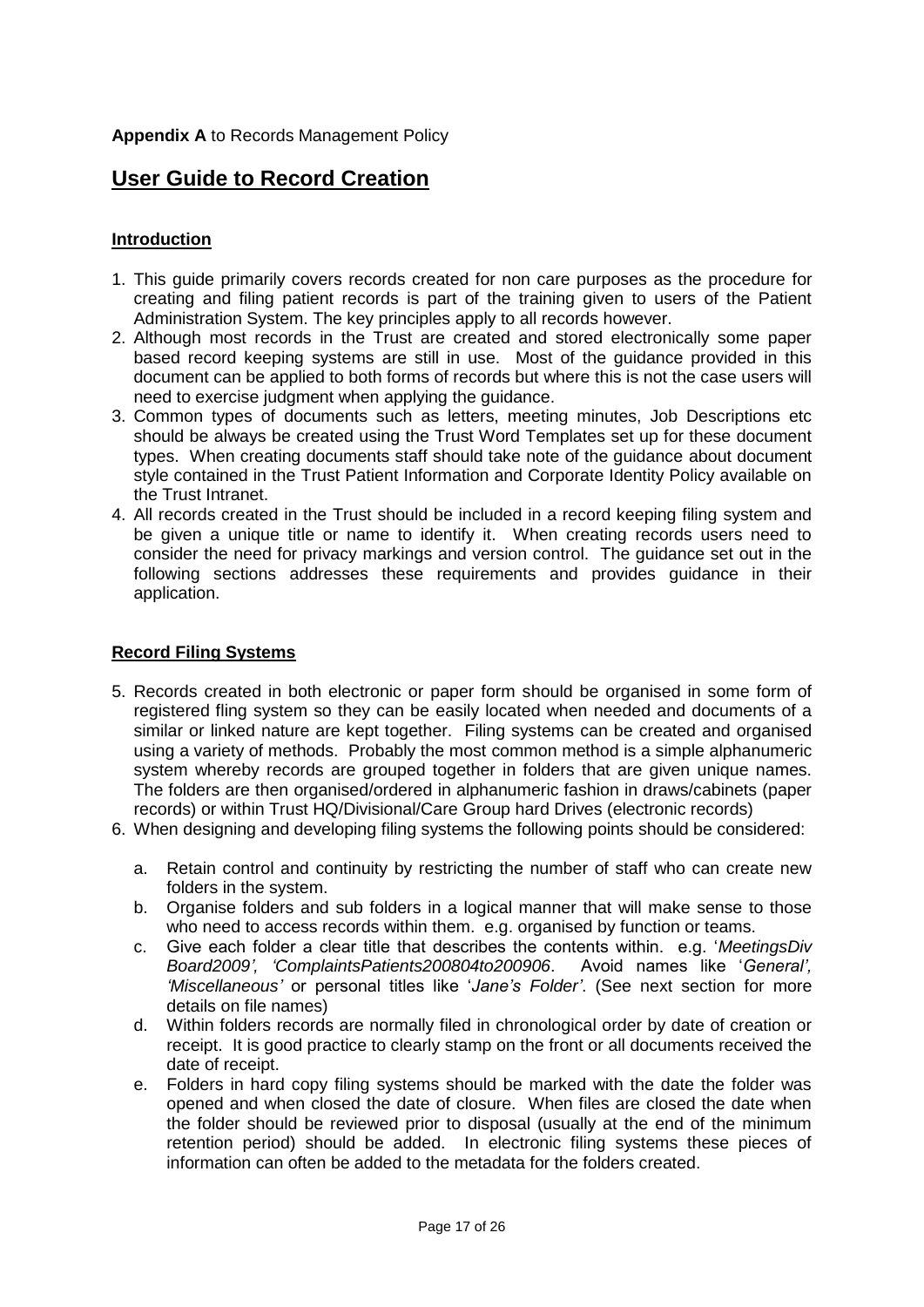- f. A regular programme of reviews should be established to consider the need for closure and disposal of records/folders. The frequency of these reviews will largely depend on the size and growth rate of the filing system.
- g. A summary of the responsibilities, organisation and conventions used for each filing system should be set out in a document that is made available to all those who access the system.

#### **Folder and File Naming/Referencing Conventions**

4. Names for folders and documents should be kept as short as possible whilst also being meaningful. Long file names create long file paths and links which increase the likelihood of error and are more difficult to remember. Avoid using personal names and codes and abbreviations that are not commonly understood.

e.g. use '*H&SCtteeTOR.doc'* in preference to '*Health\_&\_Safety\_Comittee\_Terms of\_Reference.doc'*

- 5. When creating sub folders and files within electronic filing systems there is no need to include in the file name descriptive information already contained in the parent folder as this will already form part of the filename/file path.
	- e.g. use: *'/.../DivBoard/agenda20100210*' not: '*/.../DivBoard/DivBoardagenda20100210*
- 6. Avoid using spaces and underscores in file names. Some software packages have difficulty recognising file names with spaces. Use capital letters to delimit words.

e.g. use '*AuditMeetingsAgendas.doc'* in preference to '*Audit\_Meetings\_Agendas.doc*'

- 7. When using a number in a file name always give it as a two digit number so that when it is displayed in the file directory in alphanumeric order it will be ranked in the correct order. Organised alphanumerically '*ab2'* will be listed after '*ab10'.*
	- e.g. V01, V02, V03 etc not V1, V2, V3.
- 8. If using a date in the file name always state the date 'back to front' and use four digit years, two digit months and two digit days: YYYYMMDD or YYYYMM or YYYY or YYYY-YYYY. Writing dates in this way will present the records in chronological order in the file list with the latest record at the end of the list.
	- e.g. use '*20100201agenda.doc'* not '*1Feb2010Agenda.doc'*
- 9. The elements of the file name should be ordered in the most appropriate way to retrieve the record. If records are retrieved by date the date element should appear first, if retrieved according to description then this should appear first.
	- e.g. '*20100201agenda.doc'* (date retrieval) or '*agenda20100201'* (subject retrieval).

# **Protective Marking of Documents**

10. The NHS has agreed a scheme of classification using two privacy markings;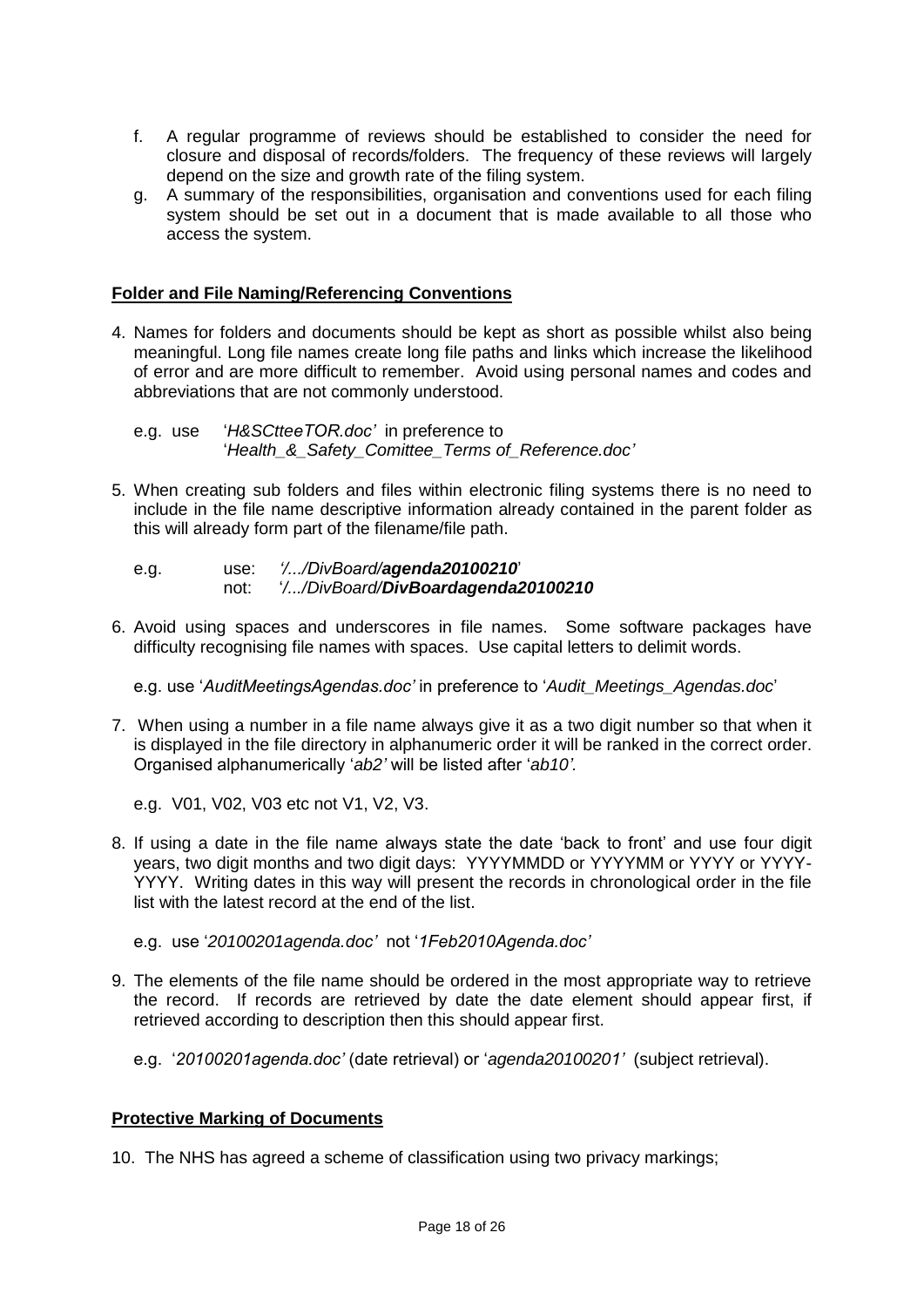- a. **NHS CONFIDENTIAL**. This classification should be used for paper and electronic documents containing personal identifiable clinical or NHS staff information and other sensitive information the compromise of which could lead to serious consequences for the Trust. The marking should be included at the top centre of every page of the document and documents so marked should be held and transported securely at all times. (The term **NHS CONFIDENTIAL** should never be used on correspondence to a patient.)
- b. **NHS RESTRICTED**. This classification should be used to mark all other sensitive information. Documents marked **NHS RESTRICTED** may also be endorsed with a suitable descriptor indicating the reason for the classification. A list of these descriptors is shown in the table below. The marking should be included at the top centre of every page of the document and documents so marked should be kept in lockable containers.
- 11. When classifying documents regard should be paid to the requirements of the Freedom of Information Act 2000. Careful consideration should be given to classifying documents that would be normally be published or disclosed on request.. Protective markings should wherever possible only be applied to documents that would be exempt from disclosure.

| Category           | <b>Definition</b>                                                                                            |
|--------------------|--------------------------------------------------------------------------------------------------------------|
|                    |                                                                                                              |
| Appointments       | Concerning actual or potential appointments not yet announced                                                |
| <b>Barred</b>      | Statutory prohibition on disclosure exists or disclosure would<br>constitute contempt of court.              |
| <b>Board</b>       | Documents considered by an organisation's Board of Directors,<br>initially in private.                       |
| Commercial         | Where disclosure would be likely to damage a third<br>party<br>commercial undertaking's processes or affairs |
| Contracts          | Concerning tenders                                                                                           |
| For<br>Publication | Where it is planned that the information will be published at a future<br>date.                              |
| Management         | Concerning policy and planning affecting the interests of a groups<br>of staff                               |
| Personal           | Concerning matters personal to the sender or recipient                                                       |
| Policy             | Issues of approach or direction on which the organisation needs to<br>take decision.                         |
| Proceedings        | Information the subject of or concerned in a legal action or<br>investigation                                |

Table 1 Categories of **NHS RESTRICTED** Documents

# **Version Control**

- 12. Document version control allows the management of multiple revisions of the same document and is important as it enables users to distinguish between different versions of a document and to identify if the document they are using is the latest version. When several people are collaborating on a document version control will help identify when any changes have been made by any of the collaborators.
- 13. When creating a document where more than one version does or is likely to exist a unique version number should be included in the document name and clearly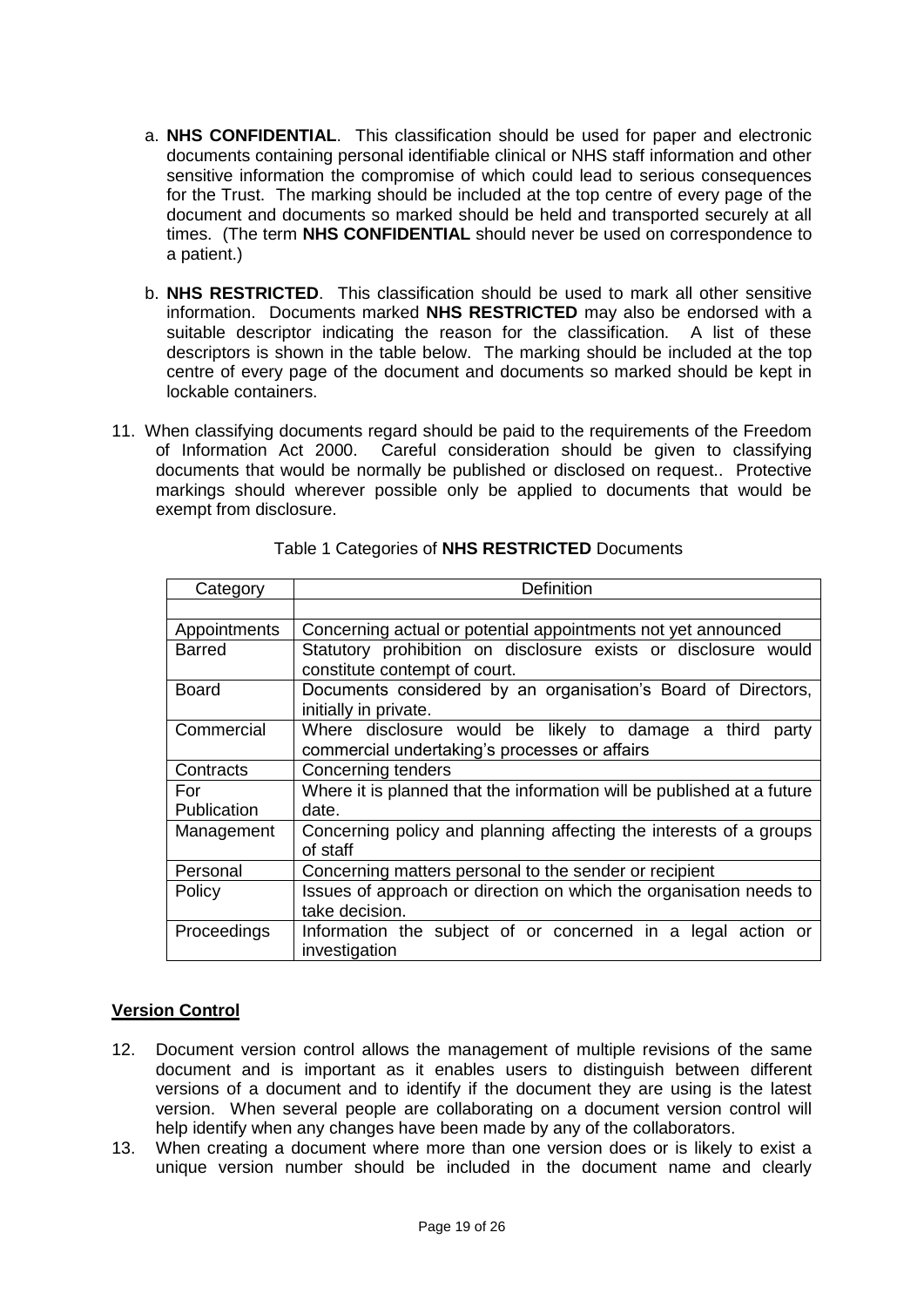displayed in the document.

14. Consecutive whole numbers should be used to identify major revisions to documents. i.e. version 01, version 02 etc. The addition of the word Draft or Final at the end of the file name can be used to indicate the status of the document

| e.g. | 'AnyRecordV01Draft.doc' First draft version    |  |
|------|------------------------------------------------|--|
|      | '/AnrrecordV02Draft.doc' Second draft version  |  |
|      | '/AnyRecordV03Final.doc' 3rd and final version |  |

15. Where documents may be subject to many changes smaller revisions can be indicated by using version numbers with decimal points to indicate major and minor changes.

| e.g. | '//AnyrecordV01.1doc'        | <b>First Version</b>             |
|------|------------------------------|----------------------------------|
|      | '//AnyrecordV02.1doc'        | Second version with major change |
|      | <i>'//AnyrecordV02.2doc'</i> | Second Version with minor change |

16. In key documents subject to a period of development it is useful to display at the front of the document after the title page, a version control table showing the development history of the document and the version changes that have been applied. An example is shown below. It is also useful to display the document version number in the footer section of every page so readers can be clear they are viewing the latest version.

| Date        | Author    | <b>Description</b>                    | Version |
|-------------|-----------|---------------------------------------|---------|
| 01 Jan 2009 | <b>PW</b> | Initial Draft circulated for comment. | 0.1     |
| 10 Jan 2009 | <b>PW</b> | Revised draft version incorporating   | 0.2     |
|             |           | comments from review group            |         |
| 31 Jan 2009 | <b>PW</b> | Final Draft for approval ISSG         | 1.0     |
| 09 Sep 2009 | AJ        | Major update following publication    | 2.0     |
|             |           | of new Trust Strategy                 |         |
| 12 Feb 2010 | AJ        | Minor changes incorporating new       | 2.1     |
|             |           | Trust structure and organisation      |         |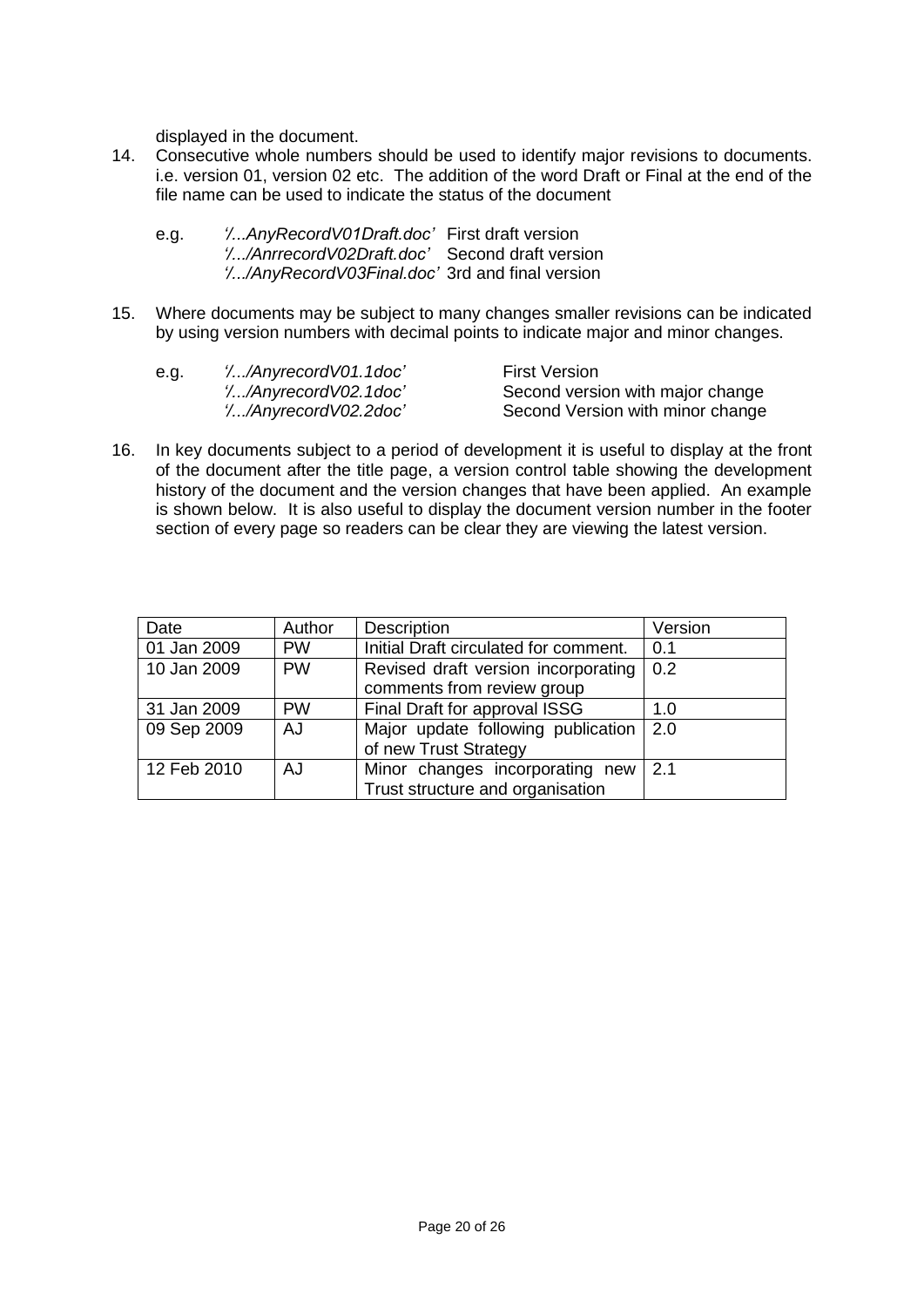# **Appendix B** to Records Management Policy

# **AoMRC Medical Record Keeping Standards**

| <b>Standard</b><br><b>Number</b> | <b>Description</b>                                                                                                                                                                                                                                                                                                                   |
|----------------------------------|--------------------------------------------------------------------------------------------------------------------------------------------------------------------------------------------------------------------------------------------------------------------------------------------------------------------------------------|
| 1                                | The patient's complete medical record should be available at all times<br>during their stay in hospital                                                                                                                                                                                                                              |
| $\overline{2}$                   | Every page in the medical record should include the patient's name,<br>identification number (must include NHS number, may include local ID) and<br>location in the hospital                                                                                                                                                         |
| $\overline{3}$                   | The contents of the medical record should have a standardised structure<br>and layout                                                                                                                                                                                                                                                |
| $\overline{\mathbf{4}}$          | Documentation within the medical record should reflect the continuum of<br>patient care and should be viewable in chronological order                                                                                                                                                                                                |
| $\overline{5}$                   | Data recorded or communicated on admission, handover and discharge<br>should be recorded using a standardised proforma                                                                                                                                                                                                               |
| $\overline{6}$                   | Every entry in the medical record should be dated, timed (24 hour clock),<br>legible and signed by the person making the entry. The name and<br>designation of the person making the entry should be legibly printed against<br>their signature. Deletions and alterations should be countersigned, dated<br>and timed <sub>27</sub> |
| $\overline{7}$                   | Entries to the medical record should be made as soon as possible after the<br>event to be documented (for example change in clinical state, ward round,<br>investigation) and before the relevant staff member goes off duty. If there<br>is a delay, the time of the event and the delay should be recorded                         |
| 8                                | Every entry in a medical record should identify the most senior healthcare<br>professional present (who is responsible for decision making) at the time<br>the entry is made                                                                                                                                                         |
| 9                                | On each occasion a transfer of care occurs, the consultant responsible for<br>the patient's care will change the name of the responsible consultant and<br>the date and time of the agreed transfer of care                                                                                                                          |
| 10                               | An entry should be made in the medical record whenever a patient is seen<br>by a doctor. When there is no entry in the hospital record for more than<br>four (4) days for acute medical care or seven (7) days for long-stay<br>continuing care, the next entry should explain why                                                   |
| 11                               | The discharge record/discharge summary should be commenced at the time<br>a patient is admitted to hospital                                                                                                                                                                                                                          |
| $\overline{12}$                  | Advanced Decisions to Refuse Treatment, Consent, and Cardiopulmonary<br>Resuscitation decisions must be clearly recorded in the medical record. In<br>circumstances where the patient is not the decision maker, that person<br>should be identified e.g. Lasting Power of Attorney                                                  |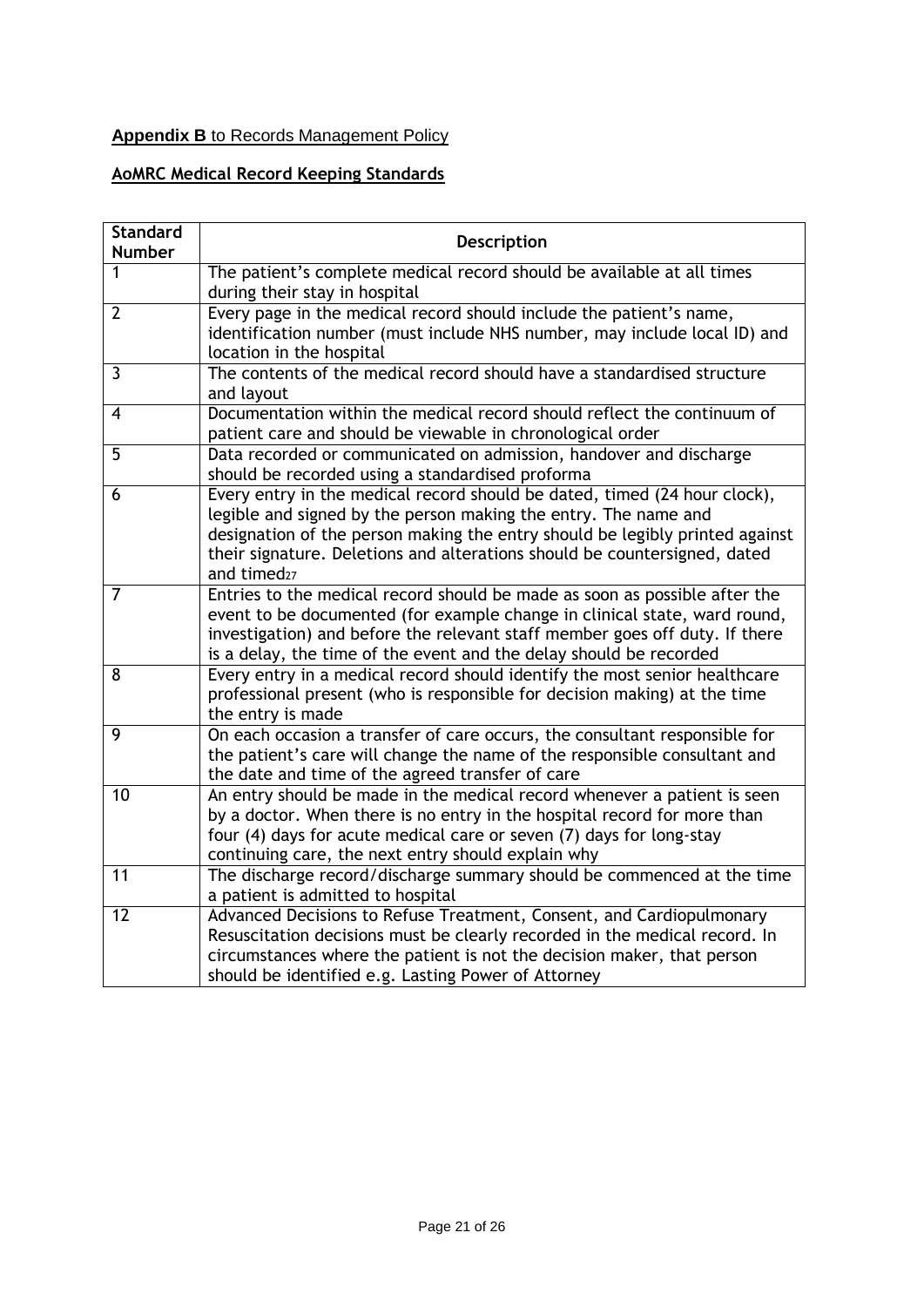## **Appendix C** to Records Management Policy

# **Categories of Records with Minimum Periods of Retention Listed in Records Management Code of Practice for Health and Social Care 2016**

## **1. Care Records with standard retention periods**

- Adult health records
- Adult social care records
- Children's records including midwifery, health visiting and school nursing
- Electronic Patient Records Systems
- General Dental Services records
- GP patient records
- Mental Health records
- Obstetric records, maternity records and antenatal and post natal records

## **2. Care Records with non-standard retention periods**

- Cancer/oncology the oncology records of any patient
- Contraception, sexual health, family planning and Genito-Urinary Medicine (GUM)
- Human Fertilisation & Embryology Authority (HFEA) records of treatment provided in licenced treatment centres
- Medical record of a patient with Creutzfeldt-Jakob disease (CJD)
- Record of long term illness or an illness that may reoccur

#### **3. Pharmacy Records**

- Information relating to controlled drugs
- Pharmacy prescription records see also Information relating to controlled drugs

#### **4. Pathology Records**

• Pathology Reports/Information about specimens and samples

#### **5. Event & Transaction Records**

- Blood bank register
- Clinical Audit
- Chaplaincy records
- **•** Clinical Diaries
- Clinical Protocols
- Data sets released by HSCIC under a data sharing agreement
- Destruction Certificates or Electronic Metadata destruction stub or record of clinical information held on destroyed physical media
- Equipment maintenance logs
- General Ophthalmic Services patient records related to NHS financial transactions
- GP temporary resident forms
- Inspection of equipment records
- Notifiable disease book
- Operating theatre records
- Pathology Reports/Information about Specimens and samples
- Patient Property Books
- Referrals not accepted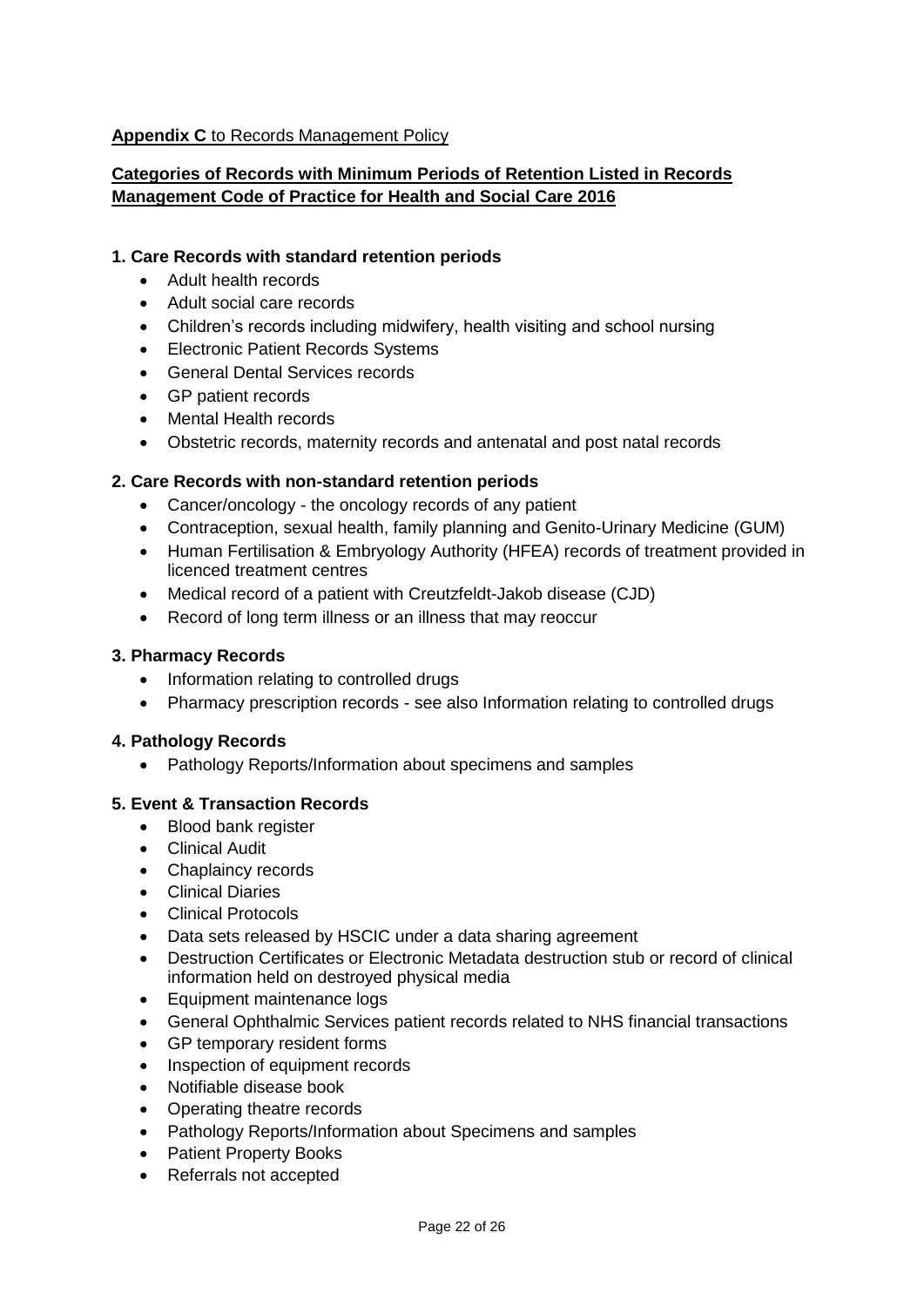- Requests for funding for care not accepted
- Screening, including cervical screening and information where no cancer/illness is detected
- Smoking cessation
- Transplantation Records
- Ward handover sheet

### **6. Telephony Systems & Services Records - 999 phone numbers, 111 phone numbers, ambulance, out of hours and single point of contact call centres.**

- Recorded conversation which may later be needed for clinical negligence purpose
- Recorded conversation which forms part of the health record
- The telephony systems record

# **7. Births, Deaths & Adoption Records**

- Birth Notification to Child Health
- Birth Registers
- Body Release Forms
- Death cause of death certificate counterfoil
- Death register information sent to General Registry Office on monthly basis
- Local Authority Adoption Record (normally held by the local authority children's services)
- Mortuary records of deceased
- Mortuary Register
- NHS medicals for adoption records
- Post Mortem records

#### **8. Clinical Trials & Research Records**

- Advanced Medical Therapy Research Master File
- Clinical Trials Master File of a trial authorised under the European portal under Regulation (EU) No 536/2014
- European Commission Authorisation (certificate or letter) to enable marketing and sale within the EU member states' area
- Research data sets
- Research Ethics Committee's documentation for research proposal
- Research Ethics Committee's minutes and papers

#### **9. Corporate Governance Records**

- Board Meetings
- Board Meetings (Closed Boards)
- Chief Executive records
- Committees Listed in the Scheme of Delegation or that report into the Board and major projects
- Committees/Groups/sub-committees not listed in the Scheme of Delegation
- Destruction Certificates or Electronic Metadata destruction stub or record of information held on destroyed physical media
- Incidents (serious)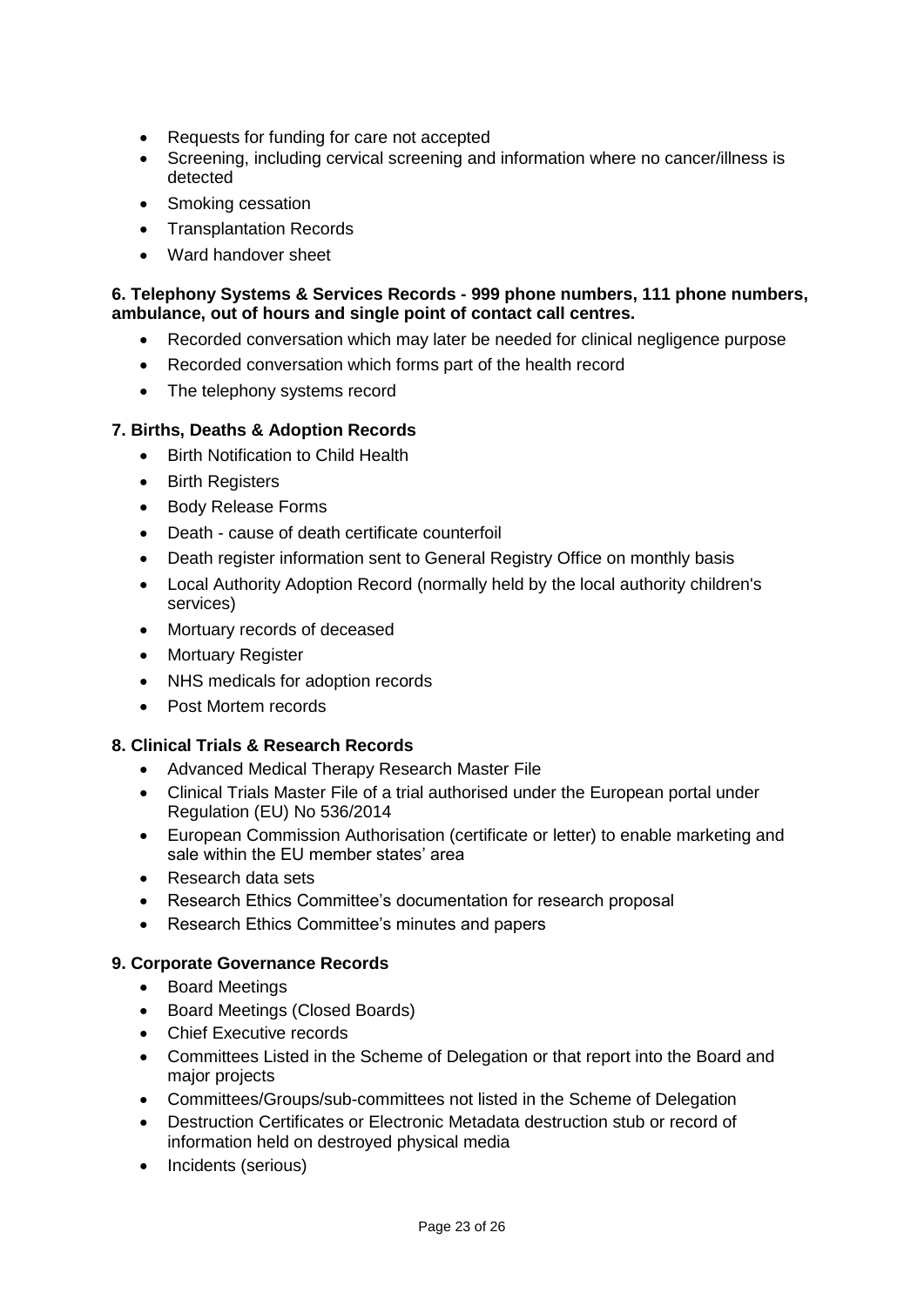- Incidents (not serious)
- Non-Clinical Quality Assurance Records
- Patient Advice and Liaison Service (PALS) records
- Policies, strategies and operating procedures including business plans

## **10. Communications**

- Intranet site
- Patient information leaflets
- Press releases and important internal communications
- Public consultations
- Website

# **11. Staff Records & Occupational Health**

- Duty Roster (Staff providing Care)
- Exposure monitoring information
- Occupational Health Reports
- Occupational Health Report of Staff member under health surveillance
- Occupational Health Report of Staff member under health surveillance where they have been subject to radiation doses
- Staff Record
- Staff Record Summary
- Timesheets (original record)
- Staff Training records

#### **12. Procurement**

- Contracts sealed or unsealed
- Contracts financial approval files
- Contracts financial approved suppliers' documentation
- Tenders (successful)
- Tenders (unsuccessful)

#### **13. Estates**

- Building plans and records of major building work
- CCTV
- Equipment monitoring and testing and maintenance work where asbestos is a factor
- Equipment monitoring and testing and maintenance work
- Inspection reports
- Leases
- Minor building works
- Photographic collections of service locations and events and activities
- Radioactive Waste
- Sterilix Endoscopic Disinfector Daily Water Cycle Test, Purge Test, Ninhydrin Test
- Surveys

#### **14. Finance Records**

- Accounts
- Benefactions
- Debtor records cleared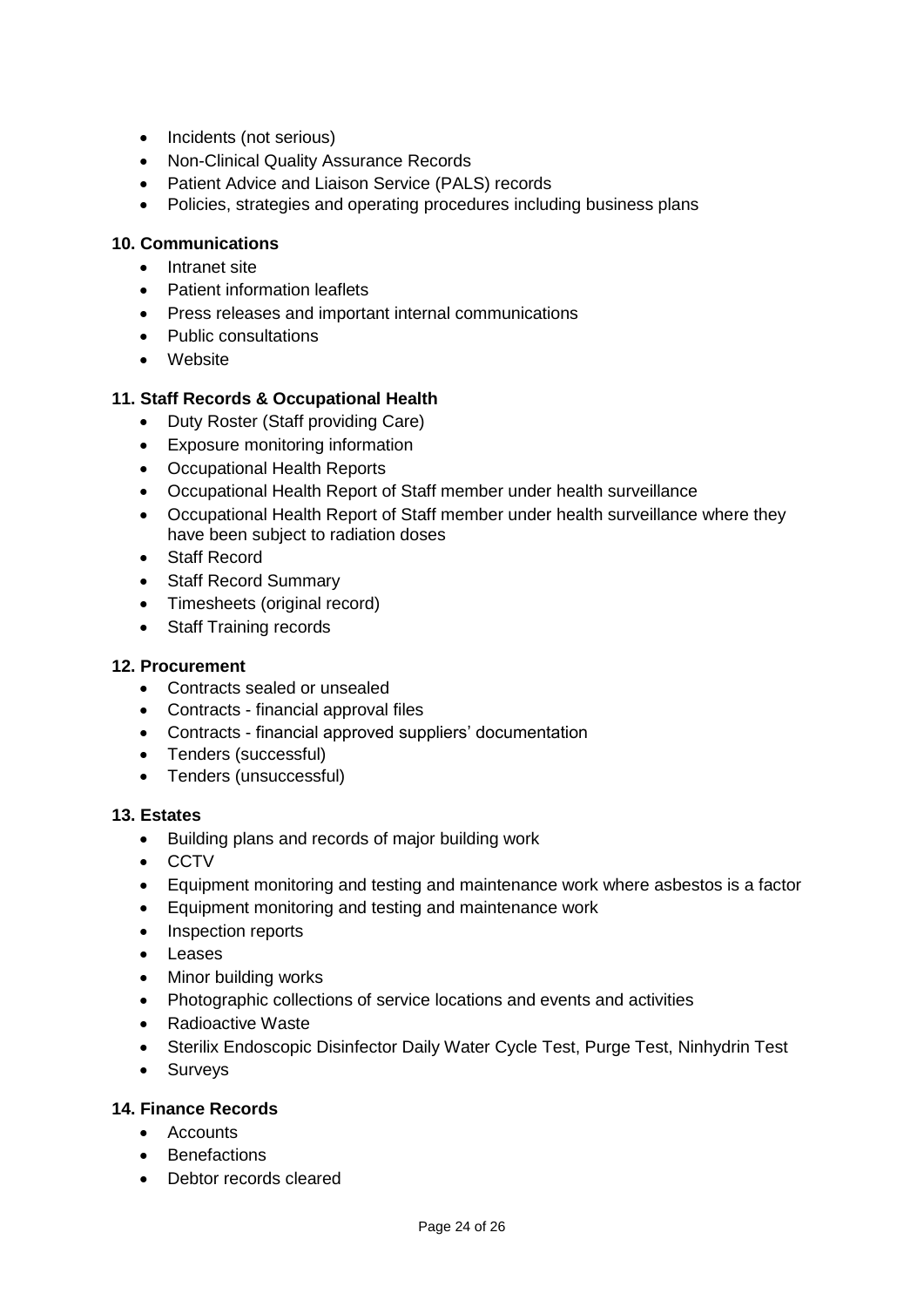- Debtor records not cleared
- Donations
- Expenses
- Final annual accounts report
- Financial records of transactions
- Petty cash
- Private Finance initiative (PFI) files
- Salaries paid to staff
- Superannuation records

## **15. Legal, Complaints & Information Rights**

- Complaints case file
- Fraud case files
- Freedom of Information (FOI) requests and responses and any associated correspondence
- FOI requests where there has been a subsequent appeal
- Industrial relations including tribunal case records
- Litigation records
- Patents / trademarks / copyright / intellectual property
- Software licences
- Subject Access Requests (SAR) and disclosure correspondence
- Subject access requests where there has been a subsequent appeal